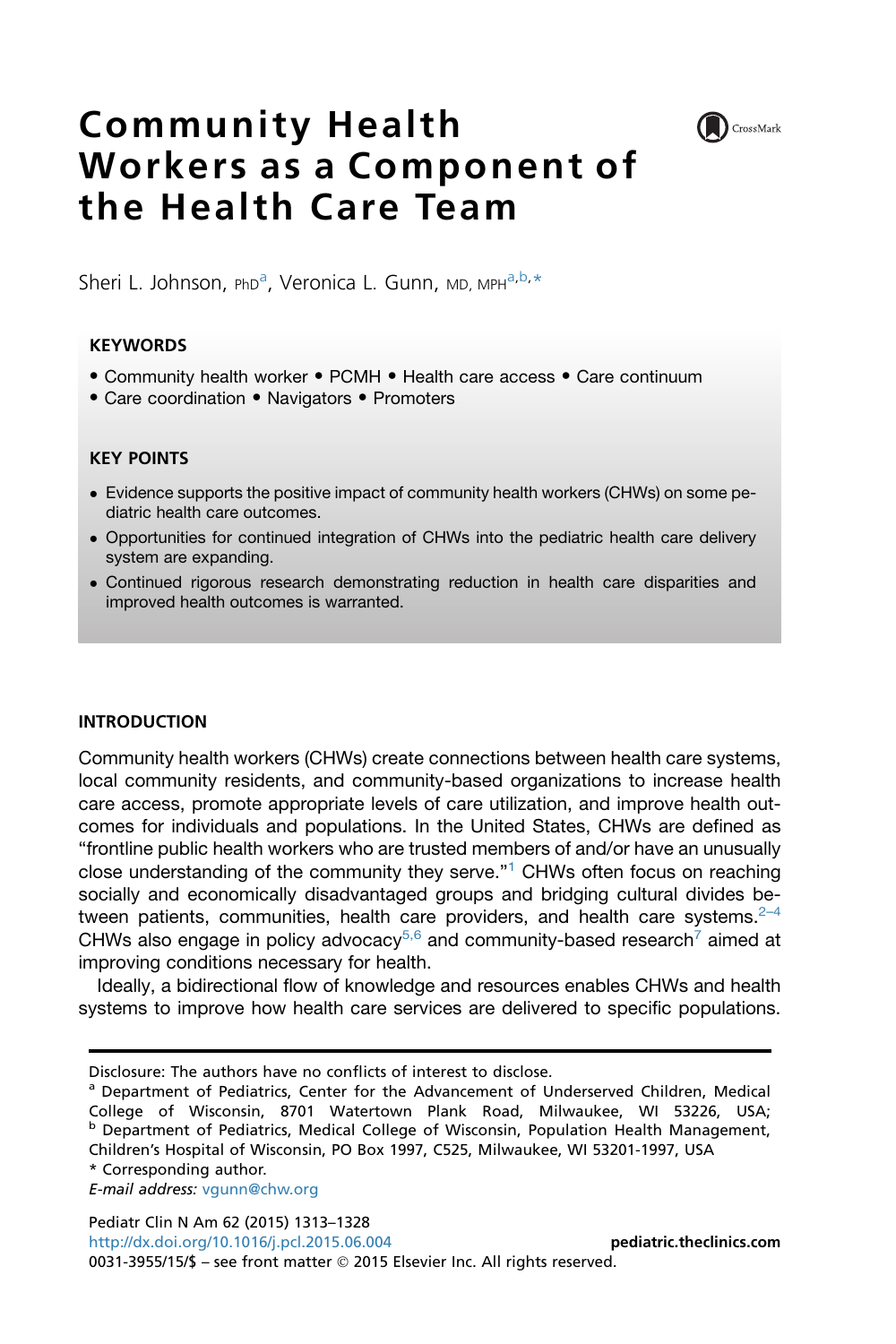#### Abbreviations

CHR Community Health Representative CHW Community Health Worker FHW Frontline Health Worker LHW Lay Health Worker PN Patient Navigator PS Promotoras

Knowledge of local health beliefs and practices can contribute to the development of culturally relevant health care service delivery. In addition, CHWs' perspectives regarding community-level assets and needs can inform the structure of responsive, patient- and community-centered medical homes.<sup>[8,9](#page-11-0)</sup>

Variation exists in the level and type of training that CHWs receive.<sup>[10](#page-11-0)</sup> Job titles and roles also differ across settings.<sup>[11](#page-11-0)</sup> A 2002 integrative literature review reported evidence of CHW effectiveness in increasing access to care, particularly among under-served populations.<sup>[12](#page-11-0)</sup> A more recent systematic review found mixed evidence demonstrating the impact of CHW interventions on behavior change and health outcomes and low to moderate strength of evidence regarding health care utilization. The authors concluded that more rigorous research is needed.<sup>[13](#page-11-0)</sup> A systematic review of lay health worker interventions in pediatric chronic disease concluded modest improvement in urgent care use, symptoms, and caregiver quality of life.[14](#page-11-0) No reviews were located that focused specifically on the comparative effectiveness of pediatric CHW interventions across ethnic groups or geographic settings. However, selected studies in the United States have reported that programs using some variation of a CHW increased public insurance enrollment and insurance continuity for Latino chil-dren,<sup>[15](#page-11-0)</sup> improved childcare knowledge among American Indian adolescent mothers,<sup>[16](#page-11-0)</sup> and demonstrated the potential to impact early caries prevention among American In-dian and Alaska Native children.<sup>[17](#page-11-0)</sup> Improved breastfeeding initiation and exclusivity, childhood immunization rates, and pulmonary tuberculosis cure rates as compared with usual care have been reported in the international literature.<sup>[18](#page-12-0)</sup> Less convincing evidence for the impact of lay health worker interventions on child morbidity and in-creases in pediatric health care seeking behavior were reported.<sup>[18](#page-12-0)</sup> A qualitative review of barriers and facilitators to lay health worker program implementation found that trusting relationships between lay health workers and participants are a hallmark of program strength.[19](#page-12-0)

#### HISTORICAL PERSPECTIVE

CHWs were recognized as critical to the success of the primary health care system by the World Health Organizations' Alma-Ata declaration in 1978. To achieve optimal population health, the declaration emphasized the importance of "bringing health care as close as possible to where people live and work. $"20$  $"20$  Thus, investing in CHWs emerged as a key strategy. Although the initial implementation emphasis focused on low- to moderate-income countries, acknowledgment of the importance of CHWs in the primary health care system spread across the globe.

Before the formal recognition of Alma-Ata, CHWs served in a range of formal and informal caregiving roles, defined by local needs, culture, and law. Health promotion roles for natural helpers are traced back at least 300 years.<sup>[21](#page-12-0)</sup> In China, "barefoot doctors" were deployed to rural areas to improve health in the  $1940s<sup>21</sup>$  In Mexico and Latin America, "*promotores de salud*" have provided health-related services for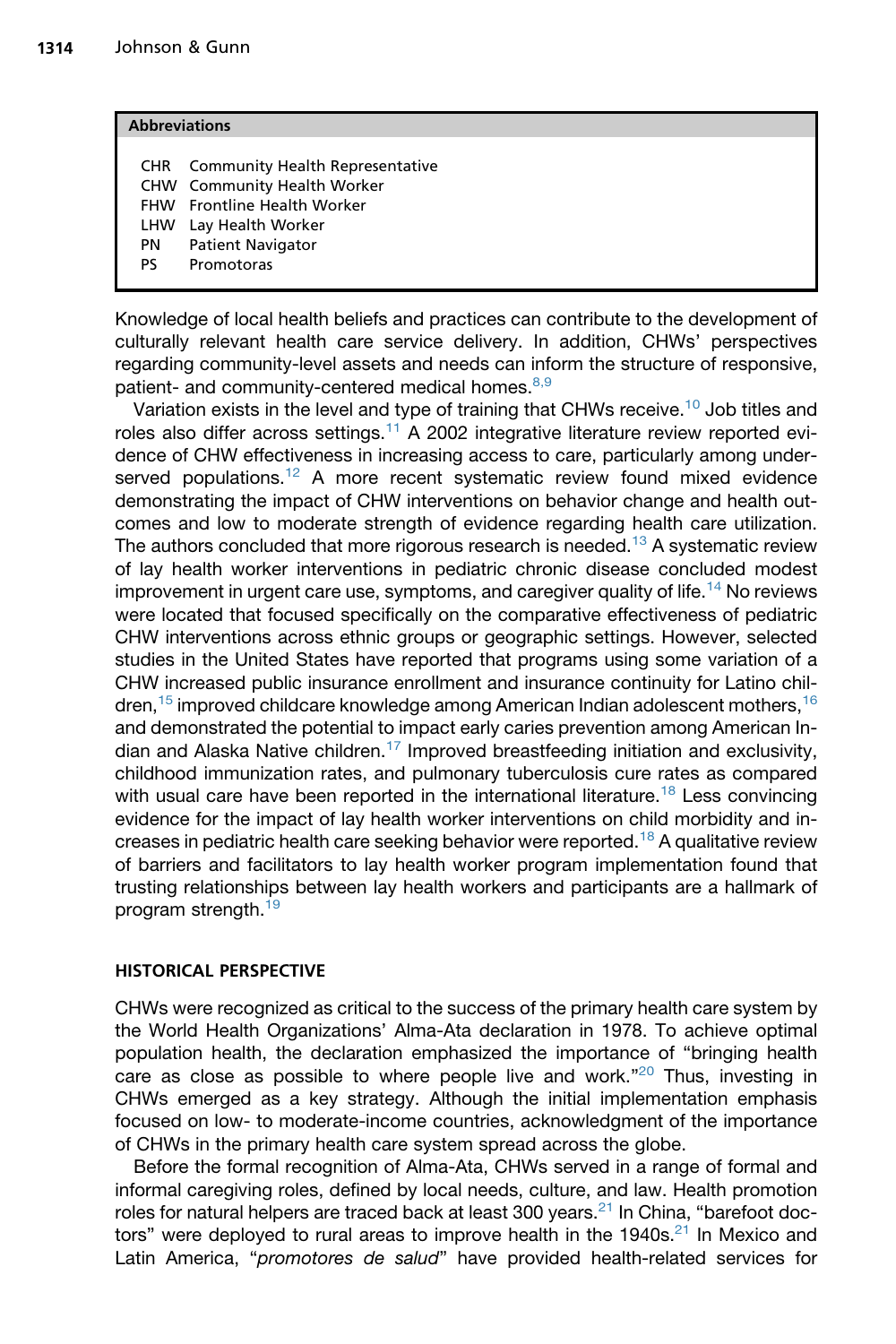decades. Importantly, other nations including Cuba and Iran have long invested in systems that link local health councils, CHWs and facility-based care. $22,23$ 

#### Community Health Workers in the United States

Between 1966 and 2006, significant progress in CHW workforce development occurred in the United States. $21$  Initial community health work programs focused on addressing poverty, social problems, and their relationship to health. By the early 1970s, CHWs were used in short-term public and privately funded special projects, such as the Resource Mothers curriculum for CHWs developed by the Virginia Task Force on Infant Mortality. $21$  State and federal initiatives to incorporate CHWs emerged in the 1990s. In 1992, the Arizona Department of Health Services received state general funds to implement the Health Start Program, which continues to use CHWs to educate, support, and advocate for pregnant/postpartum women and their families.<sup>[24](#page-12-0)</sup>

By the end of the 1990s, state legislation calling for study of training standards and certification of CHWs was passed in Texas, followed by legislation authorizing a CHW certification program in Ohio in 2003. $21$  The Patient Navigator Outreach and Chronic Disease Prevention Act passed in 2005, codified a specific role for CHWs in the US health care delivery system.<sup>[25](#page-12-0)</sup>

The Patient Protection and Affordable Care Act (ACA) provides increased policy-level support for the community health workforce in the United States.<sup>[26](#page-12-0)</sup> The law allows services provided by CHWs to be reimbursed by Medicaid under specific conditions; grant funding for CHWs through the ACA is earmarked for outreach to medically underserved communities, health behavior promotion, health insurance enrollment, home visitation for maternal and child health, and referral to health care and community-based resources.<sup>27</sup>

#### TRAINING AND CERTIFICATION

Federal labor policy recognizes and tracks the CHW workforce. Duties are related broadly to outreach, support, informal counseling, and referral to improve health.<sup>[28](#page-12-0)</sup> In 2013, the Bureau of Labor Statistics estimated that 45,800 individuals were employed as CHWs nationally. States with the highest employment level for the occupation included California, Texas, Illinois, New York, and Florida. The median hourly wage reported in 2013 was \$16.64, and CHWs were employed in a variety of settings including individual and family services, local government, and outpatient care centers. Some workforce studies estimate that between 25% and 35% of CHWs are vol-unteers, suggesting that a greater number of individuals function in this capacity.<sup>[29](#page-12-0)</sup>

Some states have legislated training and certification standards for CHW practice.<sup>[10](#page-11-0)</sup> Qualitative data reported by Kash and colleagues<sup>[10](#page-11-0)</sup> indicates that the impetus for CHW training and certification initiatives grew from recognition of unmet needs among cultural, economic, or geographic populations. Well-organized networks of CHWs are involved in advocacy for the profession, and for the people and communities they serve. Other states are less formalized. Training is offered via a variety of venues including community colleges, area health education centers, and workforce development agencies. Local nonprofit organizations and academic researchers also develop training specific to the health concern identified. Variation in criteria for selecting CHWs, and in the length and content of training impedes comparison of outcomes across studies.<sup>[11](#page-11-0)</sup> O'Brien and colleagues<sup>11</sup> report that only 41% of intervention studies using CHWs described selection criteria for CHWs, and 59% included description of CHW training.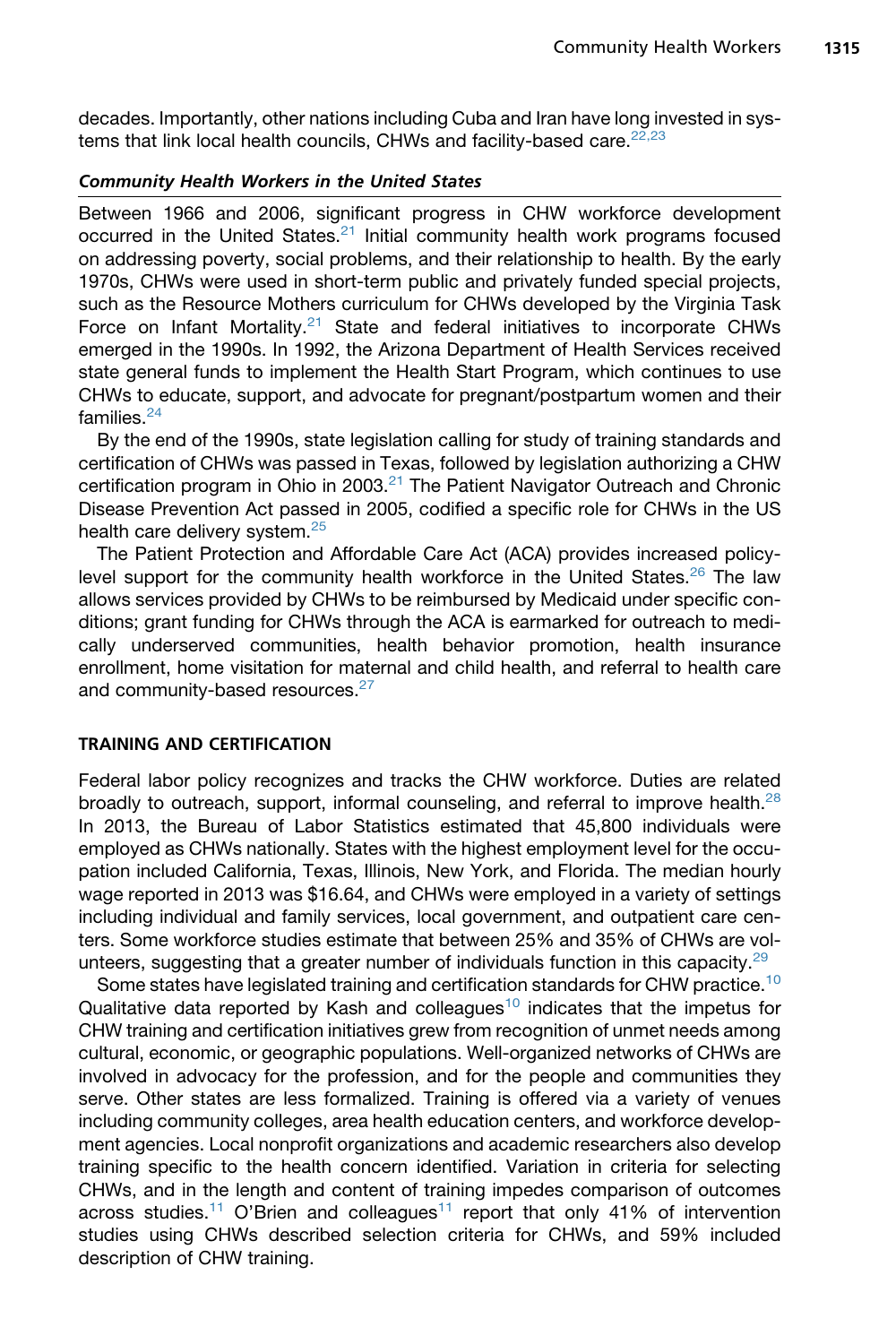Debate regarding the benefits and potential negative impacts of formalized training and certification continues. Formalized training runs the risk of sapping CHWs of the interpersonal qualities that have been identified as necessary for success, such as empathy, warmth, nonjudgment, and acceptance. In health care professions, it is well-documented that as formal education proceeds future health care providers report declines in empathy over time. $30,31$  Exposure to the culture of medicine and development of an "insider" identity for CHWs may increase the potential for explicit and implicit bias toward marginalized social groups, despite shared identity. Provider bias can be a contributing factor to health care disparities.<sup>[32](#page-12-0)</sup> Thus, although integration of CHW as members of the health care team is recommended specifically as an important strategy to address health care disparities,  $33$  continued attention to the potential for unintended negative consequences of professionalization is warranted.

## EVIDENCE OF EFFECTIVENESS Facilitating Access to Health Care: Patient Navigators

Patient navigators (PN) help to facilitate successful progression through the health care delivery system, to achieve optimal outcomes.<sup>34</sup> Early PN interventions focused on reducing social disparities in cancer outcomes among adult women. Evidence for PN effectiveness with pediatric populations is emerging. Szilagyi and colleagues<sup>[35](#page-13-0)</sup> reported increased preventive care visits and immunization rates among an urban adolescent, largely low-income population, using a PN intervention. Hambidge and  $colleagues<sup>36</sup>$  $colleagues<sup>36</sup>$  $colleagues<sup>36</sup>$  used master's level PNs who lived in the predominantly Spanishspeaking urban community being served to deliver a tiered intervention aimed at increasing pediatric immunization and well-child visits. Improvements in public insurance enrollment and underimmunization in the first 15 months of life were achieved. Conversely, Schuster and colleagues $37$  reported no improvement in well-child care visits for low-income African-American children using a case management/home visiting intervention. Of note, the case managers and home visitors were experienced, had college degrees or more, and were described as African American. They were trained and tasked to address barriers to access by providing health education and advocacy, but did not have direct access to resources within a health care system. The authors do not discuss interpersonal qualities related to trust building, which are often cited as critical for success in typical PN interventions.

## Improving Health Care Quality and Outcomes by Community Health Workers

Well-child care redesign research indicates that adding nonmedical providers to the health care team has the potential to improve the experience and outcomes of low income-children and caregivers with developmental and behavioral concerns.<sup>[38](#page-13-0)</sup> Farber<sup>[39](#page-13-0)</sup> reported that incorporation into the well-child care of bilingual, collegeeducated parent coaches with specific training in parent–child interaction resulted in positive developmental outcomes. Brown and colleagues<sup>[40](#page-13-0)</sup> provided brief communication training to bilingual, paraprofessional medical assistants to improve identification of mental health concerns in a pediatric primary care setting. Improvement in parents' perceptions of care and willingness to discuss mental health concerns was reported. No studies specifically focused on CHWs addressing emotional and behavioral concerns in the pediatric primary care setting were located. However, Wissow and colleagues<sup>[41](#page-13-0)</sup> tested a common factors approach, which emphasized a range of relationship-based factors associated with child and adolescent mental health outcomes. Children of color randomized to pediatric primary care providers trained in these skills experienced significant decreases in impairment as measured by the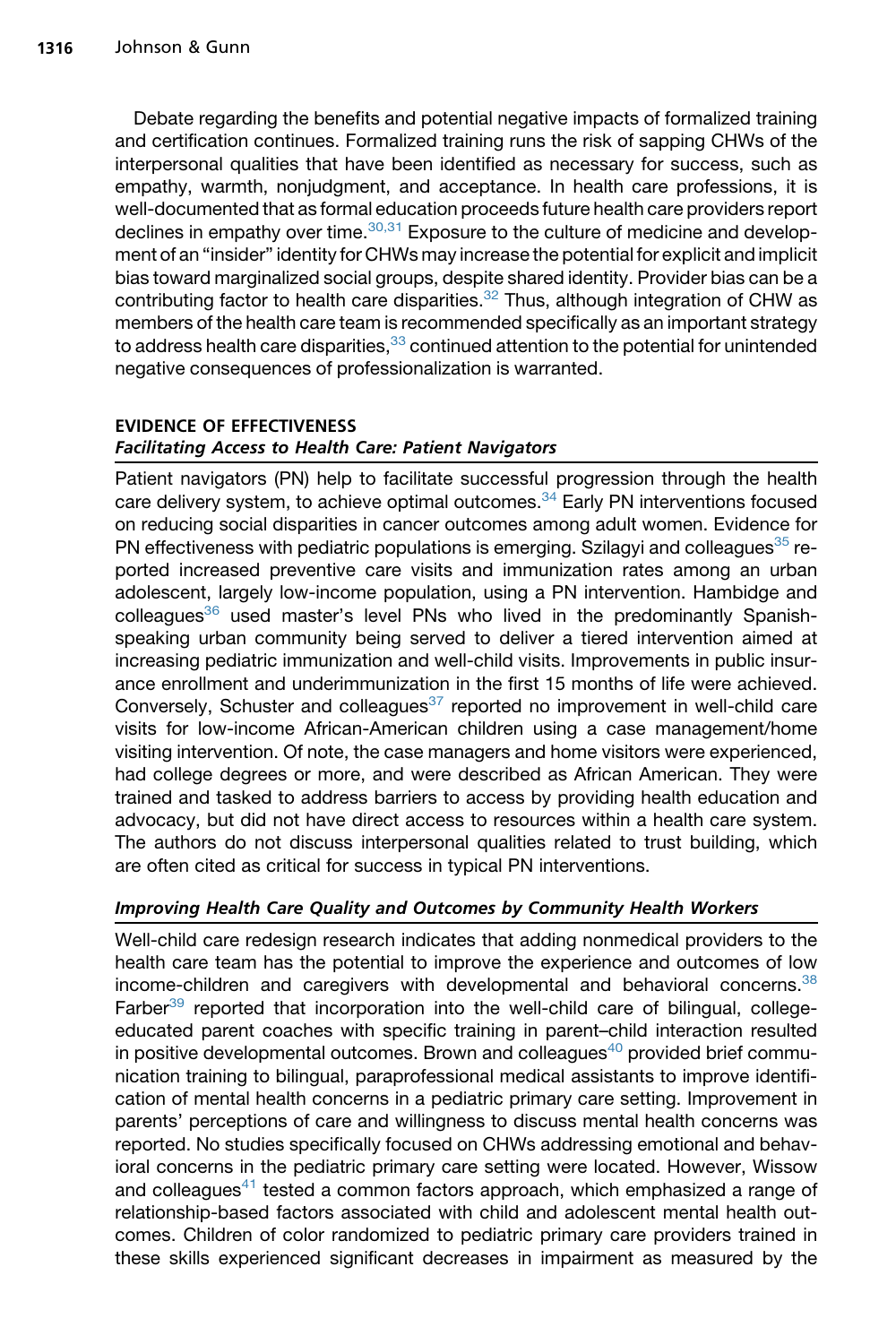Strengths and Difficulties Questionnaire, a brief validated measure of emotional and behavioral problems in children. Of note, the common factors model specifically scopes a role for paraprofessionals. Recommendations related to practice organization highlight recruitment of "aides" from the community served by the practice. Although the authors do not use the CHW job title, the job description mirrors the responsibilities often associated with CHW roles. Key functions include "creating expectations about care, influencing the kinds of concerns for which patients seek help, and supporting patients in carrying out treatment recommendations."[41](#page-13-0)

Lessons learned from efforts to incorporate CHWs in the adult primary care setting can inform efforts to improve management of emotional and behavioral disorders in pediatric care. Waitzkin and colleagues $42$  tested a collaborative model of depression care, pairing *promotoras* who focused on social and contextual influences, with primary care providers. No significant differences between the *promotora*-enhanced intervention and control group were found. However, qualitative data indicated strong agreement across primary care physicians, administrators, and nonprofessional support staff regarding the value of the promotoras. Challenges to implementation of a clinic-based *promotora* intervention included identifying adequate space, primary care physician and *promotora* turnover, and balancing multiple workplace demands.[43](#page-13-0)

Stronger results from CHW interventions are reported for physical health outcomes. A 2009 systematic review by Postma and colleagues $44$  of CHW interventions for children with asthma indicated consistent positive outcomes. In a sample of low-income, ethnically diverse pediatric patients, home-based asthma self-management delivered by CHWs combined with clinic-based nurse education resulted in better self-reported caretaker quality of life and more patient's symptom-free days, compared with only clinic-based care.<sup>[45](#page-13-0)</sup> Study authors concluded that CHWs were successful in promoting effective asthma-related behavior changes because trusting relationships with families built on shared experiences and community identity. Margellos-Anast and  $\text{colleaques}^{46}$  $\text{colleaques}^{46}$  $\text{colleaques}^{46}$  also reported significant improvement in asthma control and caregiver quality of life resulting from a CHW health education intervention delivered to African-American children and caregivers living in low-income communities. Authors noted that selection criteria for CHWs emphasized the importance of having a "cultural connection" to the target communities, and passion for positively impacting the health of neighborhood residents. Prior disease specific experience or knowledge was not necessary.

## Community Health Workers Enable Culturally Relevant Medical Care Through Patient-Centered Medical Homes and Accountable Care Organizations

CHWs who may share experiences, language, and culture can be well-equipped to help patient families (particularly those with complex conditions) coordinate care across health care delivery systems in patient-centric and culturally effective ways, critical attributes of the patient-centered medical home (PCMH). $47$  Pediatric health systems now appreciate the benefits of a "medical home" for patients, and the ACA incentivizes the development of patient centered medical homes.<sup>[48](#page-13-0)</sup> The Agency for Healthcare Research and Quality describes 5 attributes and functions of the PCMH: (1) comprehensive care, (2) patient centered, (3) coordinated, (4) accessible services, and (5) quality and safety.<sup>[49](#page-13-0)</sup> The American Academy of Pediatrics promotes a slightly expanded definition of medical home for the pediatric population, which includes care that is accessible, continuous, comprehensive, patient- and family-centered, coordi-nated, compassionate, and culturally effective.<sup>[50](#page-13-0)</sup> Each definition acknowledges the influence of myriad factors on health outcomes – including individual factors, the influence of family norms and behaviors, access to health systems, the influence of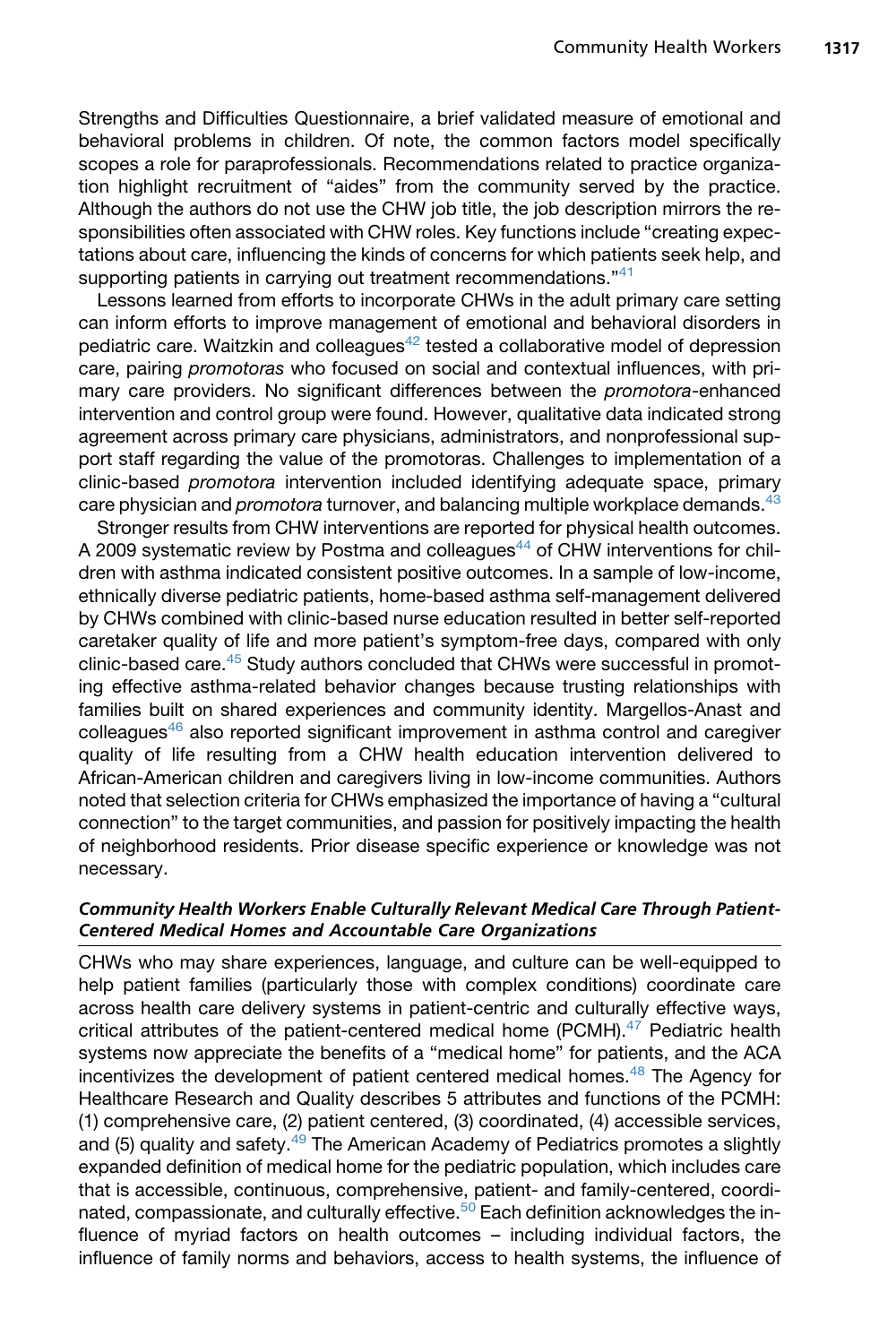communities, and larger societal and global influences – and the PCMH's role in facilitating health across all domains (Fig. 1).<sup>51</sup> A population-based model of patientcentered care recognizes that physicians and patients each bring cultural experience and values into the care process. In many cases, the lived experience of providers and patients is vastly different. To facilitate the provision of comprehensive, patientcentered care that meaningfully engages patients in ways that respect their unique needs, culture, values, and family norms, PCMHs may effectively incorporate CHWs as a component of the care delivery team.<sup>[47](#page-13-0)</sup>

## Financial Impact of Community Health Workers

The cost effectiveness of CHWs has been explored in many different settings including in the emergency department,  $52$  and as extensions of primary care in the United States and abroad to increase access to care and manage chronic conditions.<sup>[53–56](#page-14-0)</sup> However, there are few studies assessing the cost effectiveness of CHWs serving a pediatric population in the United States. Many well-designed analyses of CHW programs for pediatric populations in the United States have focused on asthma-based interventions, and few of these included some cost analysis. $57-60$  A high-intensity, CHW-based intervention to decrease exposure to indoor asthma triggers in Seattle-King County projected a 4-year net savings of \$189 to \$721 per participant relative to a lowintensity group[.57](#page-14-0) Study authors estimated that if the reductions in urgent care costs persisted among the high-intensity group, the potential savings per child could range from \$1316 to \$1849 discounted at 3% per year. Similarly, a crossover study of a



Fig. 1. Medical College of Wisconsin population-based model of a patient-centered care. (From Meurer LN, Young SA, Meurer JR, et al. The urban and community health pathway: preparing socially responsive physicians through community-engaged learning. Am J Prev Med 2011;41(4S3):S228–36; with permission.)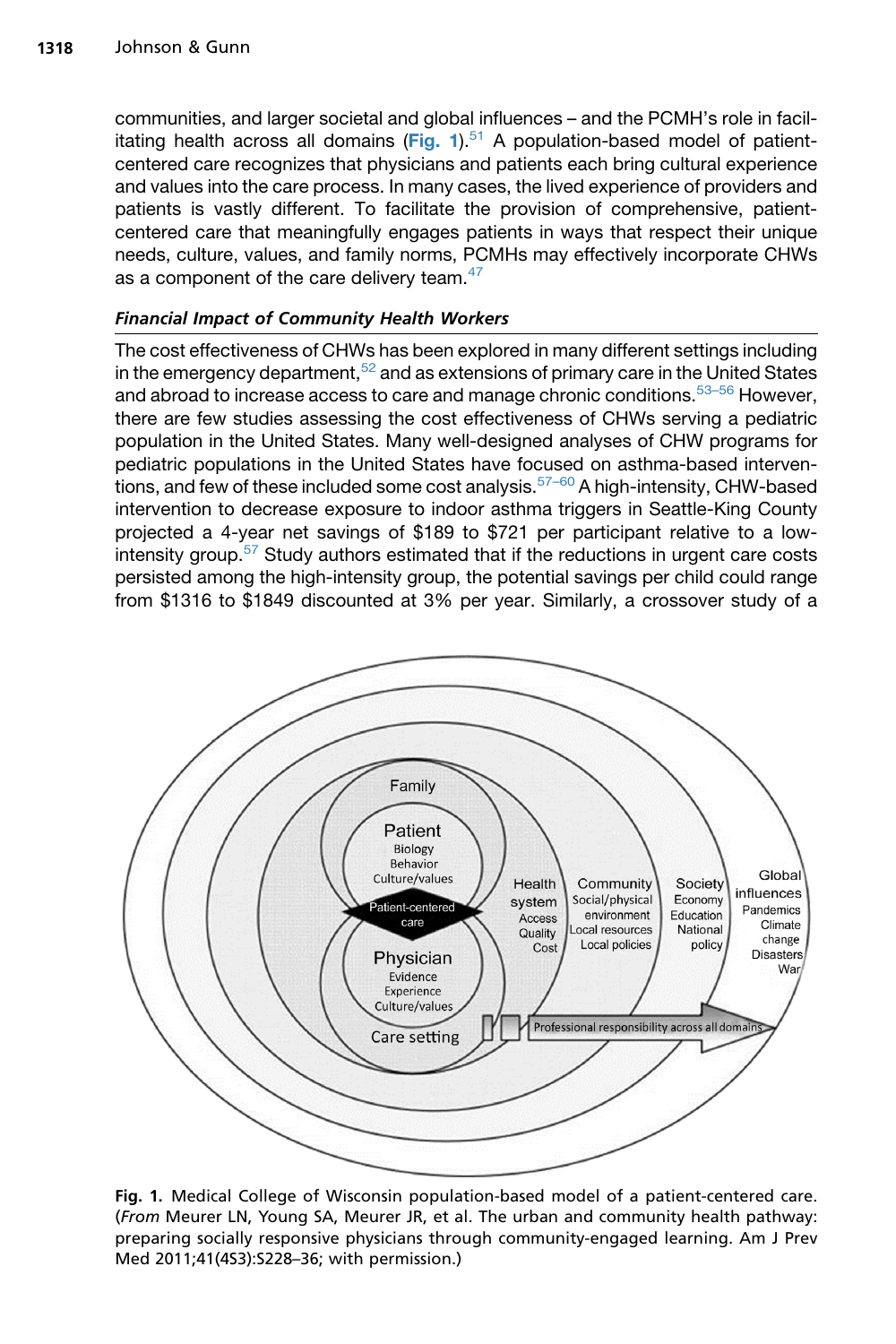home-based environmental asthma management intervention delivered by lay health workers resulted in significant decreases in asthma-related emergency department visits and inpatient stays, at a relatively low per-family cost of \$450 to \$500. $^{58}$  A cost analysis of a community-based asthma management initiative in Boston showed an adjusted return on investment of 1.33 after controlling for changes in a comparison population, and a social return on investment of 1.85, which accounted for improvements in missed school and missed work days $60$  (Box 1).

A community-based pediatric asthma initiative provided by outreach workers in Tacoma, Washington, resulted in significant improvements in caregiver quality of life, completed asthma management plans, and self-reported asthma hospitalizations. A formal cost-effectiveness analysis was not performed owing to the self-reported nature of health care utilization; however, study authors opined that – based on the estimated \$840 cost per hospitalization day (in 2002 dollars), and the average program cost of \$200 per family – the reported reduction in hospitalizations suggested that the intervention could decrease overall health care costs.<sup>[59](#page-14-0)</sup> Although target populations for CHW-based interventions and outcome measures often differ, a systematic review of the economic value of home-based interventions to improve asthma morbidity concluded that the benefits of such programs – including interventions delivered by CHWs – exceeded the program costs. $62$ 

#### CHALLENGES AND FUTURE MODELS

## Expanded Scope from a Disease Focus to Include Social Influences on Health **Outcomes**

As insurers and consumers in the United States are beginning to hold health care delivery systems accountable for population-based outcomes, providers are exploring ways to address social influences on health outcomes. Public health data have long demonstrated that health-related behaviors and environmental, cultural, and social influences impact population health outcomes collectively more than the actual delivery of health care services $63,64$  ([Fig. 2](#page-7-0)).

#### Box 1

#### Case study 1: Community health workers in community-based asthma management at Children's Hospital of Boston

Since 2005, the Community Asthma Initiative (CAI) of Boston Children's Hospital has used community health workers (CHWs), along with nurse case managers, to deploy a community-based asthma initiative to improve disease management.<sup>[60](#page-14-0)</sup> CHWs conduct a series of home visits with enrolled children, educate families on asthma prevention and treatment (including identifying asthma triggers such as pests, dust, smoke, and mold), and provide demonstrations on how to reduce or eliminate exposure to specific triggers. CHWs provide families with supplies to address environmental triggers, such as pillow covers, plastic storage bins, and HEPA vacuum cleaners, and also facilitate family connection with local home inspectors to ensure that landlords address environmental hazards, such as leaking pipes or pests, which can exacerbate asthma. The CAI is a partnership between families of children with asthma, CHWs, primary care providers, schools, and community-based organizations to ensure that children with asthma receive the appropriate interventions to improve asthma outcomes. An evaluation of the CAI demonstrated significant decreases in asthma-related emergency department visits, hospitalizations, patient missed school days, parent missed work days, and limitations of phys-ical activity owing to asthma.<sup>[61](#page-14-0)</sup>

Data from Woods ER, Bhaumik U, Sommer SJ, et al. Community asthma initiative: evaluation of a quality improvement program for comprehensive asthma care. Pediatrics 2012;129(3):465–72.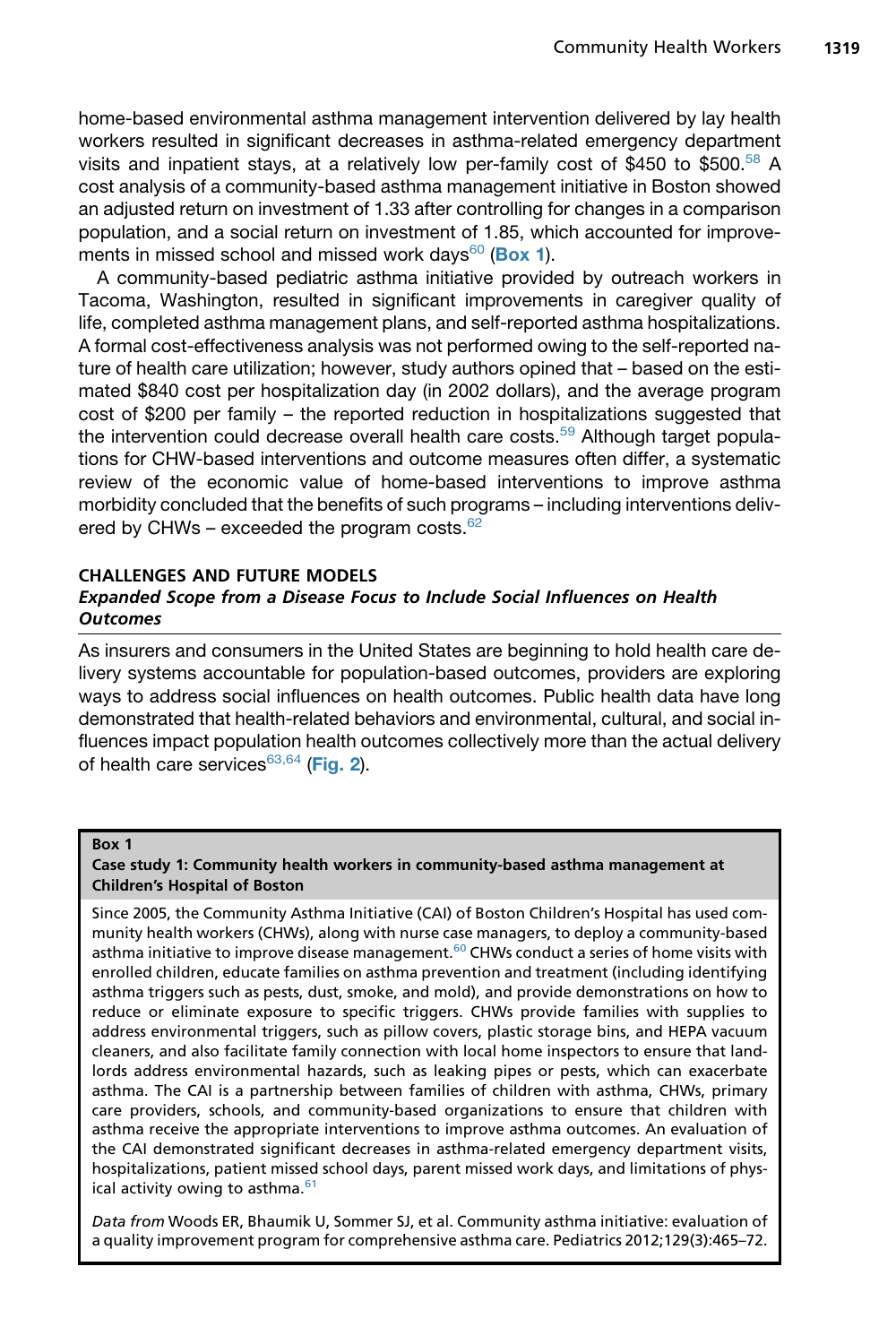<span id="page-7-0"></span>

Fig. 2. Determinants of health. CHW, community health worker. (Courtesy of Children's Hospital and Health System of Wisconsin, Milwaukee, WI; with permission; and Data from McGinnis JM, Williams-Russo P, Knickman JR. The case for more active policy attention to health promotion. Health Aff (Millwood) 2002;21(2):78–93.)

These findings are consistent with the population-based model of patient centered care, and the social ecological model of health. Each model acknowledges the influence of multiple determinants of health, including family norms and beliefs, community influences, and the influence of larger society. These factors are particularly relevant for a pediatric population that depends on adults to meet basic needs, and who typically learn health behaviors from influential adults.

As such, efforts to improve pediatric health outcomes must address the social determinants of health in culturally and socially acceptable ways. $64$  Goepp and col $le$  leagues<sup>[65](#page-14-0)</sup> uncovered powerful psychosocial factors driving low-acuity pediatric emergency department utilization using a participatory ethnographic research approach. CHWs were instrumental in identifying deterrents to primary care utilization that were previously misunderstood as willful abuse of the system. The incorporation of CHWs into a care delivery team may remove barriers to care that impede improvements in child health outcomes. The Community Rx program being piloted in Chicago links patients with an e-prescription for social support services in their community and a CHW who facilitates communication between the patient, community-based ser-vice, and clinic provider.<sup>[66](#page-14-0)</sup> Although the CHW role in pediatric health service delivery has been focused historically on disease management, there may be an important role for CHWs to support development of caregiver skills to address social influences on health outcomes. Pediatric health systems investing in efforts to address the social determinants of health can consider training CHWs in individual-level capacity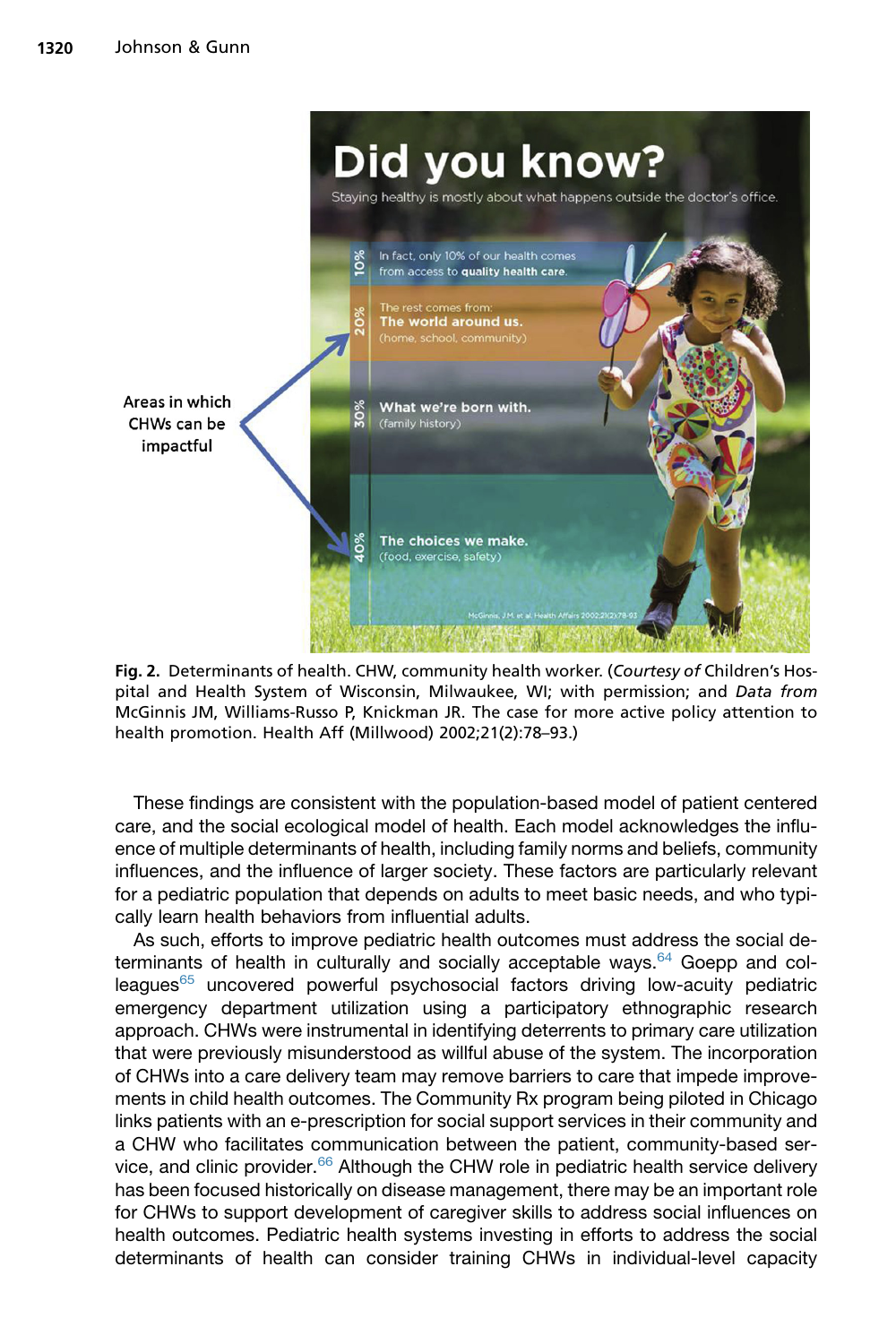building and change management techniques, such as motivational interviewing, to facilitate sustainable behavior change among pediatric patient families (Box 2).

## Use of Community Health Workers as a Component of the Care Delivery Team

Efforts to formalize the use of CHWs to improve the continuity and coordination of care between health care delivery infrastructures (ie, between hospitals and primary care settings) have met with mixed success to date. Burns and colleagues<sup>[70](#page-15-0)</sup> described a hospital-based quality improvement initiative that used in-person and telephonic support by CHWs to decrease readmission rates among an adult population at high risk of readmission. Although the intervention patients had lower readmission rates compared with usual care, there was no improvement in follow-up with a primary care provider among the intervention patients, and the decrease in readmissions did not attain significance. Importantly, the authors described several challenges to CHWs implementation of the improvement, including inconsistent notification of CHWs of an eligible patient before discharge and CHWs not having ready access to information regarding patient appointments. In contrast, the Camden Coalition of Healthcare Providers has effectively used CHWs as integral members of the care delivery team to facilitate understanding of chronic health conditions, support health

#### Box 2

Case study 2: Community health workers addressing social determinants of health outcomes as a component of primary care services at Children's Hospital of Wisconsin

Children's Hospital of Wisconsin uses community health navigators as part of a comprehensive, capacity-building initiative to improve the health of communities in which children live, learn, and grow. The navigators, trusted residents of the communities in which they work, use a strengths-based approach to caregiver skill building to enable caregivers to successfully address social influences on health outcomes. The models that inform navigator training include Pro-chaska's transtheoretical (Stages of Change) model,<sup>[67](#page-14-0)</sup> social cognitive theory,<sup>[68](#page-14-0)</sup> and the health belief model.<sup>[69](#page-14-0)</sup> Lucy's story is illustrative of the way Children's Hospital of Wisconsin's navigators serve as a critical extension of the care delivery team whose focus on social determinants of health provides an important complement to the clinical services, and enables a comprehensive approach to health.

Lucy is an 8-year-old girl with a history of poorly controlled type I diabetes mellitus, who has been hospitalized multiple times for diabetic ketoacidosis. Lucy and her mother have worked with clinicians in the Children's Hospital Diabetes Clinic and with her Children's Medical Group primary care pediatrician to manager her disease. After several months of sporadically attended clinic appointments at which Lucy's blood sugar readings were frequently elevated, Lucy's pediatrician became concerned that Lucy's mother may have low health literacy, and engaged the community health navigator who serves Lucy's neighborhood. The navigator met Lucy and her mother at their residence, and learned that they were effectively homeless, moving from willing friend or family member as able, and squatting in abandoned buildings when they could not stay with friends. As a result, they were often without electricity. Insulin must be refrigerated to maintain its effectiveness, and Lucy often was without electricity (much less a refrigerator), making it impossible to manage her diabetes well. The community health navigator worked with Lucy's mother in a capacity-building manner, assessing her familiarity with housing resources and comfort in completing the application process, even engaging in role play to facilitate her readiness to change and to build her confidence in navigating the often intimidating process for securing housing and energy assistance utility relief. After working with the navigator, Lucy's mother was able to secure stable housing with appliances and utilities. In addition, the diabetes clinic staff, primary care provider, and community health navigator all worked collaboratively to support Lucy and her mother in effectively managing her diabetes.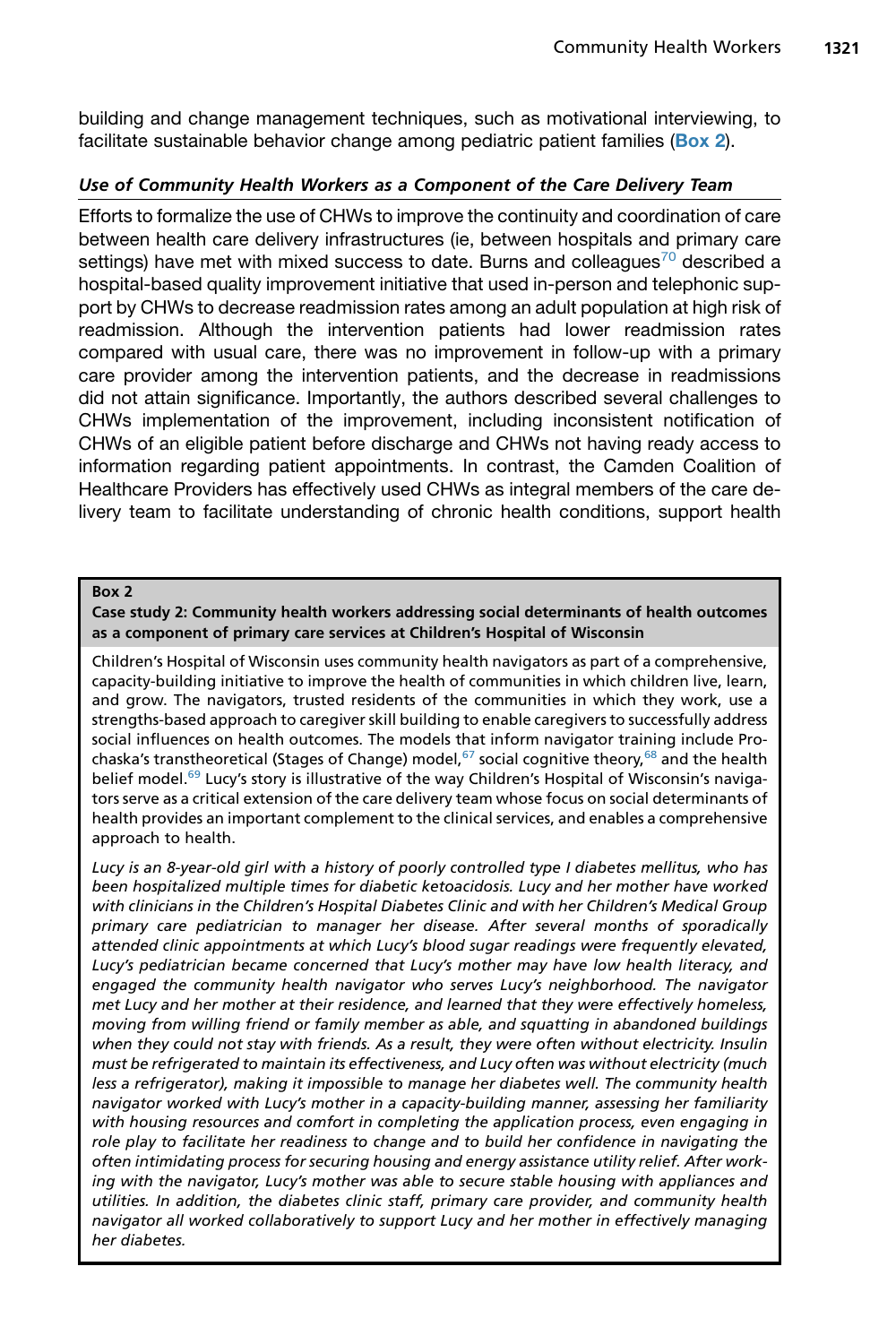behavior change, and keep patients connected with their primary care providers, reducing the need for higher acuity health care settings, and ultimately decreasing the total cost of care. $71$ 

Inclusion of CHWs as an integral member of a care delivery team requires buy-in from providers and staff alike for success, although not all health care professionals perceive the value of CHWs in improving health outcomes. Mobula and colleagues<sup>[72](#page-15-0)</sup> demonstrated that primary care providers and clinic staff with greater cultural competence, preparedness, and motivation were more likely to perceive CHWs as helpful in reducing health care disparities. Attention to building organizational cultural competency may be needed to successfully implement team-based care. Effectively leveraged, CHWs' knowledge of local assets and credibility within the community could facilitate an enhanced relationship among patients and provider care teams. This in turn, could foster greater provider appreciation for the relevance of CHWs, resulting in improvement of internal cultural competencies.

## Practice Considerations

Health care systems will need to consider a variety of factors when incorporating CHWs in the care delivery team (Box 3). Roles among team members will need to be clarified, ensuring that all team members are enabled to practice at the top of their license or training (because CHWs are not always licensed). Discussions regarding scope of practice can often create tension among provider groups, and may be particularly challenging when incorporating nonlicensed team members into the care delivery continuum. Systems that acknowledge and appreciate the value of CHWs in effectively engaging patients and families in unique ways that are cost effective and result in improved outcomes will be willing to work through these difficult conversa-tions. Sargeant and colleagues<sup>[73](#page-15-0)</sup> describe 5 elements of interprofessional primary care teamwork related to effectiveness – understanding and respect of roles, awareness that team building requires effort, understanding primary care principles, prac-tical "know how," and communication. Findings from Solheim and colleagues<sup>[74](#page-15-0)</sup> emphasize that effective primary health care practice requires attentiveness to community complexity, and the capacity to integrate perspectives from individuals and families. CHWs are a logical conduit for bidirectional flow of information to and from the health care delivery system. When CHWs are incorporated into a care delivery team to enable local and authentic means of supporting patient families in community and home-based health improvement, providers should recognize that differences in vernacular and style of engagement may exist. Misunderstanding and distrust among the care delivery team can occur. Clear role definition, frequent opportunities for collaboration, training in cultural humility, $75$  and development of operational structures

#### Box 3

Practice considerations for integrating community health workers

- Create culture supportive of community health workers (CHW) role in care delivery team.
- Define CHW role (eg, health education, access, clinical support, etc) and associated workflow adjustments among care team.
- Determine training required for CHWs.
- Establish metrics of CHW effectiveness.
- Develop mechanism for CHW documentation in the electronic health record.
- Implement mechanism to bill for CHW services.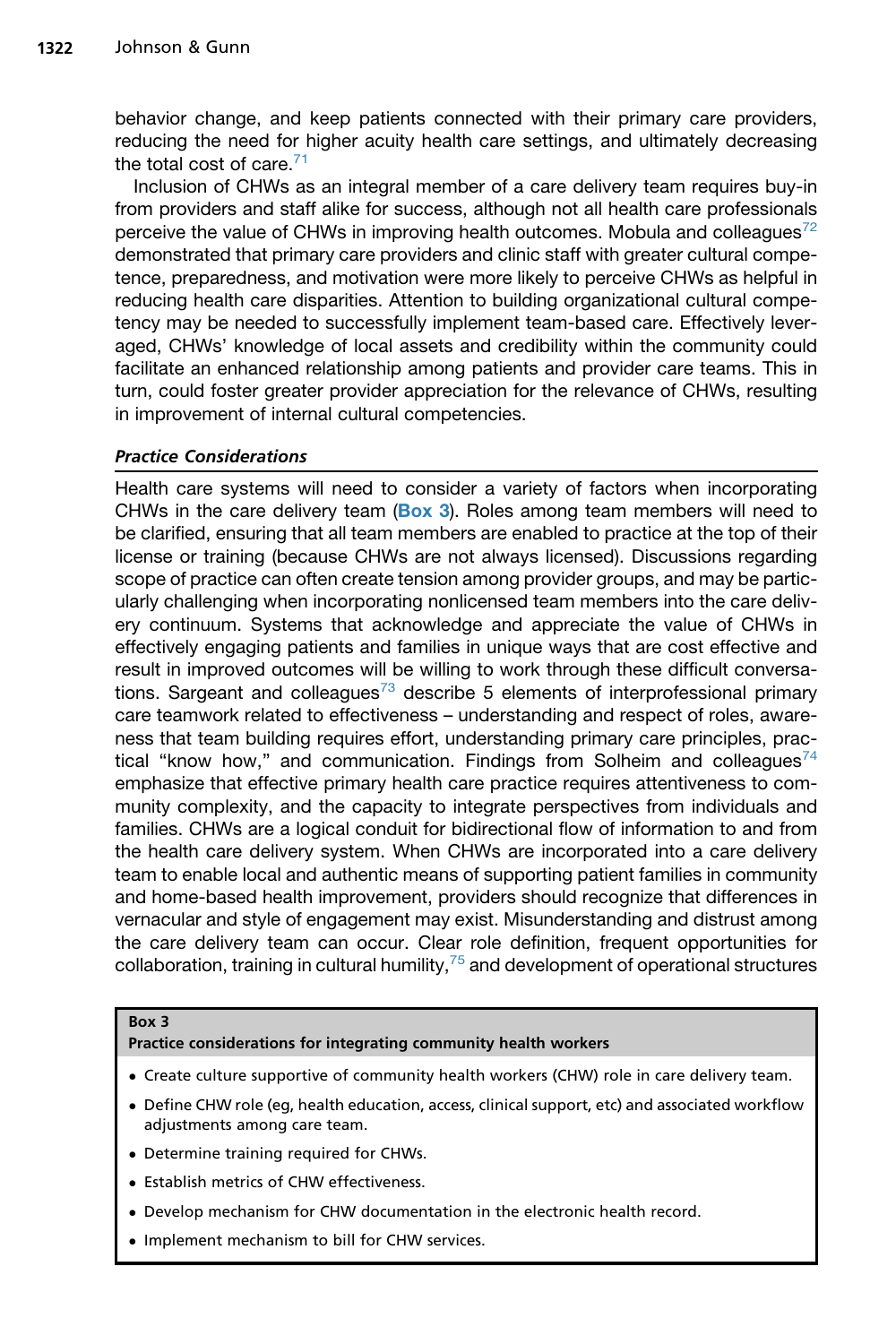to facilitate information exchange and validation will be instrumental in developing an effective care continuum.

An important enabler to meaningfully use CHWs as members of a care delivery team is developing means of including CHW documentation in the electronic health record. Because US health care delivery systems historically were not established to manage population health, electronic health records have not typically been designed to document social determinants of health and the interventions used by health care systems to address them.<sup>[76](#page-15-0)</sup> Documentation in the medical record helps to ensure clear communication among care delivery team members, and may be necessary to secure reimbursement for CHWs service. However, practical, ethical, and legal considerations regarding documentation in the medical record require careful attention. Despite these challenges, some systems have enabled CHWs to effectively leverage their EHRs to meet patient needs and document progress toward goals. The Heart of TX Community Health Center has enabled CHWs to use reports from their electronic health record to recall diabetic patients due for examinations.<sup>[77](#page-15-0)</sup> The Children's Hospital of Wisconsin's employed CHWs receive referrals from primary care providers, school nurses, inpatient providers, and other colleagues within the system, and are working to formalize this referral process in the electronic health record (Gunn VL, personal communication, January 12, 2015). Other barriers to integrating CHWs into the care delivery team include lack of clarity in mechanisms for reimbursement for services, and lack of metrics to measure CHW contribution to improving health outcomes, enhancing the quality of care and decreasing the total cost of care.<sup>[78](#page-15-0)</sup>

Outcomes from policy- and systems-level approaches implemented in Massachusetts are beginning to emerge; early signs of success related to sustaining the CHW workforce through recognition, training, and funding are reported.<sup>[79](#page-15-0)</sup> Texas advanced Medicaid policy to formally include CHWs as members of the health care team. Minnesota has established a comprehensive infrastructure, and enacted policy that allows Medicaid reimbursement for CHWs who complete certification and serve under approved supervisory staff in the primary care setting.<sup>[80](#page-15-0)</sup> Several other states have enacted policy relative to CHW scope of practice, training, and certification.<sup>[10](#page-11-0)</sup> Health care systems and providers can benefit from lessons learned thus far, and proceed with more informed implementation. Continued attention to recruitment, training, and supervision criteria is warranted to achieve improved health outcomes and cost effectiveness. Consideration of potential roles for CHWs along the prevention and health promotion continuum may complement the contributions that CHWs make to chronic disease management. The CHW workforce in pediatric patient-centered medical homes could be used to promote physical activity, fresh fruit and vegetable consumption, literacy, and positive parenting skills, among other strategies to positively impact the health of the population.

### SUMMARY

CHWs are increasingly recognized as key to local and national efforts aimed at reducing health care disparities and advancing health equity. For decades, CHWs have been important components of health care service delivery to vulnerable and underserved populations throughout the world. CHWs have demonstrated ability to improve access to health care, facilitate care coordination, and support improved health outcomes; and have shown a reduction in health care costs and increases in quality of living. Recent federal policies clarifying reimbursable services by CHWs and the development of several evidence-based CHW interventions to improve pediatric health outcomes create a favorable environment for pediatric systems to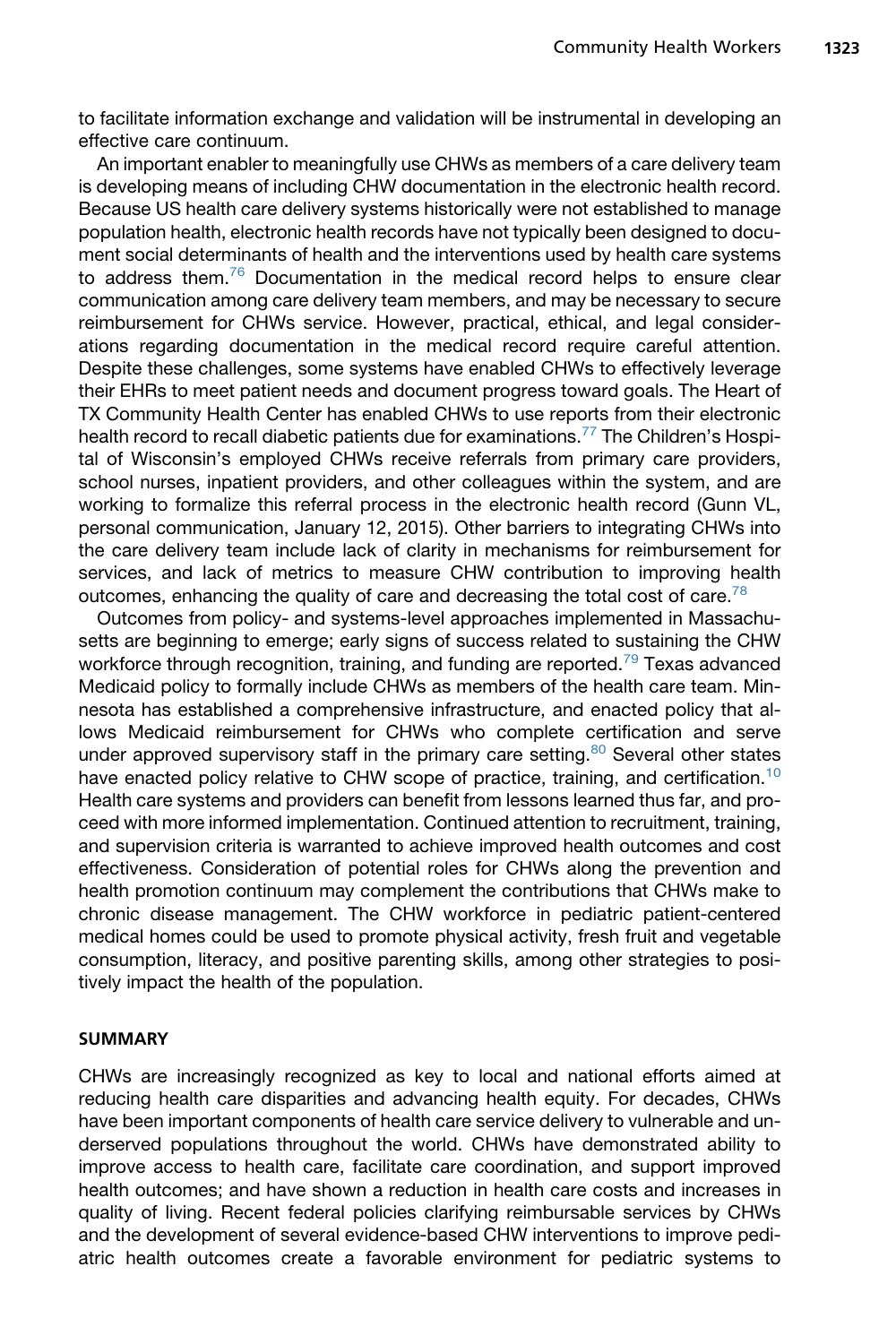<span id="page-11-0"></span>thoughtfully incorporate CHWs into the health care continuum. Continued rigorous research demonstrating reduction in health care disparities and improved health outcomes is warranted.

## **REFERENCES**

- 1. American Public Health Association. Community Health Workers. In: American Public Health Association. 2014. Available at: [http://www.apha.org/apha-communities/](http://www.apha.org/apha-communities/member-sections/community-health-workers) [member-sections/community-health-workers.](http://www.apha.org/apha-communities/member-sections/community-health-workers) Accessed January 18, 2015.
- 2. [Haines A, Sanders D, Lehmann U, et al. Achieving child survival goals: potential](http://refhub.elsevier.com/S0031-3955(15)00089-9/sref1) [contribution of community health workers. Lancet 2007;369:2121–31.](http://refhub.elsevier.com/S0031-3955(15)00089-9/sref1)
- 3. [Love MB, Gardner K, Legion V. Community health workers: who they are and](http://refhub.elsevier.com/S0031-3955(15)00089-9/sref2) [what they do. Health Educ Behav 1997;24\(4\):510–22.](http://refhub.elsevier.com/S0031-3955(15)00089-9/sref2)
- 4. [Brownstein JN, Hirsch GR, Rosenthal EL, et al. Community health workers "101"](http://refhub.elsevier.com/S0031-3955(15)00089-9/sref3) [for primary care providers and other stakeholders in health care systems.](http://refhub.elsevier.com/S0031-3955(15)00089-9/sref3) [J Ambul Care Manage 2011;34\(3\):210–20.](http://refhub.elsevier.com/S0031-3955(15)00089-9/sref3)
- 5. [Charles-Azure J, Lette E. Promotion of healthier beverages in Indian commu](http://refhub.elsevier.com/S0031-3955(15)00089-9/sref4)[nities. IHS Prim Care Provid 2005;30:143–7.](http://refhub.elsevier.com/S0031-3955(15)00089-9/sref4)
- 6. McGill J. What can one program do? Energy drinks regulated in Montana thanks to efforts of Blackfeet CHRs. In: Indian Health Service. n.d. Available at: [http://](http://www.ihs.gov/chr/index.cfm?module=oneProgram) [www.ihs.gov/chr/index.cfm?module](http://www.ihs.gov/chr/index.cfm?module=oneProgram)=oneProgram. Accessed January 2, 2015.
- 7. [Arredondo E, Mueller K, Mejia E, et al. Advocating for environmental changes to](http://refhub.elsevier.com/S0031-3955(15)00089-9/sref5) [increase access to parks: engaging promotoras and youth leaders. Health Pro](http://refhub.elsevier.com/S0031-3955(15)00089-9/sref5)[mot Pract 2013;14\(5\):759–66](http://refhub.elsevier.com/S0031-3955(15)00089-9/sref5).
- 8. [Findley S, Matos S, Hicks A, et al. Community health worker integration into the](http://refhub.elsevier.com/S0031-3955(15)00089-9/sref6) [health care team accomplishes the triple aim in a patient-centered medical](http://refhub.elsevier.com/S0031-3955(15)00089-9/sref6) [home: a Bronx tale. J Ambul Care Manage 2014;37\(1\):82–91.](http://refhub.elsevier.com/S0031-3955(15)00089-9/sref6)
- 9. [Wennerstrom A, Bui T, Harden-Barrios J, et al. Integrating community health workers](http://refhub.elsevier.com/S0031-3955(15)00089-9/sref7) [into a patient-centered medical home to support disease self-management among](http://refhub.elsevier.com/S0031-3955(15)00089-9/sref7) [Vietnamese Americans: lessons learned. Health Promot Pract 2015;16\(1\):72–83.](http://refhub.elsevier.com/S0031-3955(15)00089-9/sref7)
- 10. [Kash BA, May ML, Tai-Seale M. Community health worker training and certifica](http://refhub.elsevier.com/S0031-3955(15)00089-9/sref8)[tion programs in the United States: findings from a national survey. Health Policy](http://refhub.elsevier.com/S0031-3955(15)00089-9/sref8) [2007;80\(1\):32–42](http://refhub.elsevier.com/S0031-3955(15)00089-9/sref8).
- 11. [O'Brien MJ, Squires AP, Bixby RA, et al. Role development of community health](http://refhub.elsevier.com/S0031-3955(15)00089-9/sref9) [workers: an examination of selection and training processes in the intervention](http://refhub.elsevier.com/S0031-3955(15)00089-9/sref9) [literature. Am J Prev Med 2009;37\(6S1\):S262–9](http://refhub.elsevier.com/S0031-3955(15)00089-9/sref9).
- 12. [Swider SM. Outcome effectiveness of community health workers: an integrative](http://refhub.elsevier.com/S0031-3955(15)00089-9/sref10) [literature review. Public Health Nurs 2002;19\(1\):11–20](http://refhub.elsevier.com/S0031-3955(15)00089-9/sref10).
- 13. [Viswanathan M, Kraschnewski JL, Nishikawa B, et al. Outcomes and costs of](http://refhub.elsevier.com/S0031-3955(15)00089-9/sref11) [community health worker interventions: a systematic review. Med Care 2010;](http://refhub.elsevier.com/S0031-3955(15)00089-9/sref11) [48\(9\):792–808.](http://refhub.elsevier.com/S0031-3955(15)00089-9/sref11)
- 14. [Raphael JL, Rueda A, Lion KC, et al. The role of lay health workers in pediatric](http://refhub.elsevier.com/S0031-3955(15)00089-9/sref12) [chronic disease: a systematic review. Acad Pediatr 2013;13\(5\):408–20.](http://refhub.elsevier.com/S0031-3955(15)00089-9/sref12)
- 15. [Flores G, Abreu M, Chaisson CE, et al. A randomized, controlled trial of the effec](http://refhub.elsevier.com/S0031-3955(15)00089-9/sref13)[tiveness of community-based case management in insuring uninsured Latino](http://refhub.elsevier.com/S0031-3955(15)00089-9/sref13) [children. Pediatrics 2005;116\(6\):1433–41.](http://refhub.elsevier.com/S0031-3955(15)00089-9/sref13)
- 16. [Barlow A, Varipatis-Baker E, Speakman K, et al. Home-visiting intervention to](http://refhub.elsevier.com/S0031-3955(15)00089-9/sref14) [improve child care among American Indian adolescent mothers: a randomized](http://refhub.elsevier.com/S0031-3955(15)00089-9/sref14) [trial. Arch Pediatr Adolesc Med 2006;160\(11\):1101–7.](http://refhub.elsevier.com/S0031-3955(15)00089-9/sref14)
- 17. [Albino JE, Orlando VA. Promising directions for caries prevention with American](http://refhub.elsevier.com/S0031-3955(15)00089-9/sref15) [Indian and Alaska Native children. Int Dent J 2010;60\(3S2\):216–22.](http://refhub.elsevier.com/S0031-3955(15)00089-9/sref15)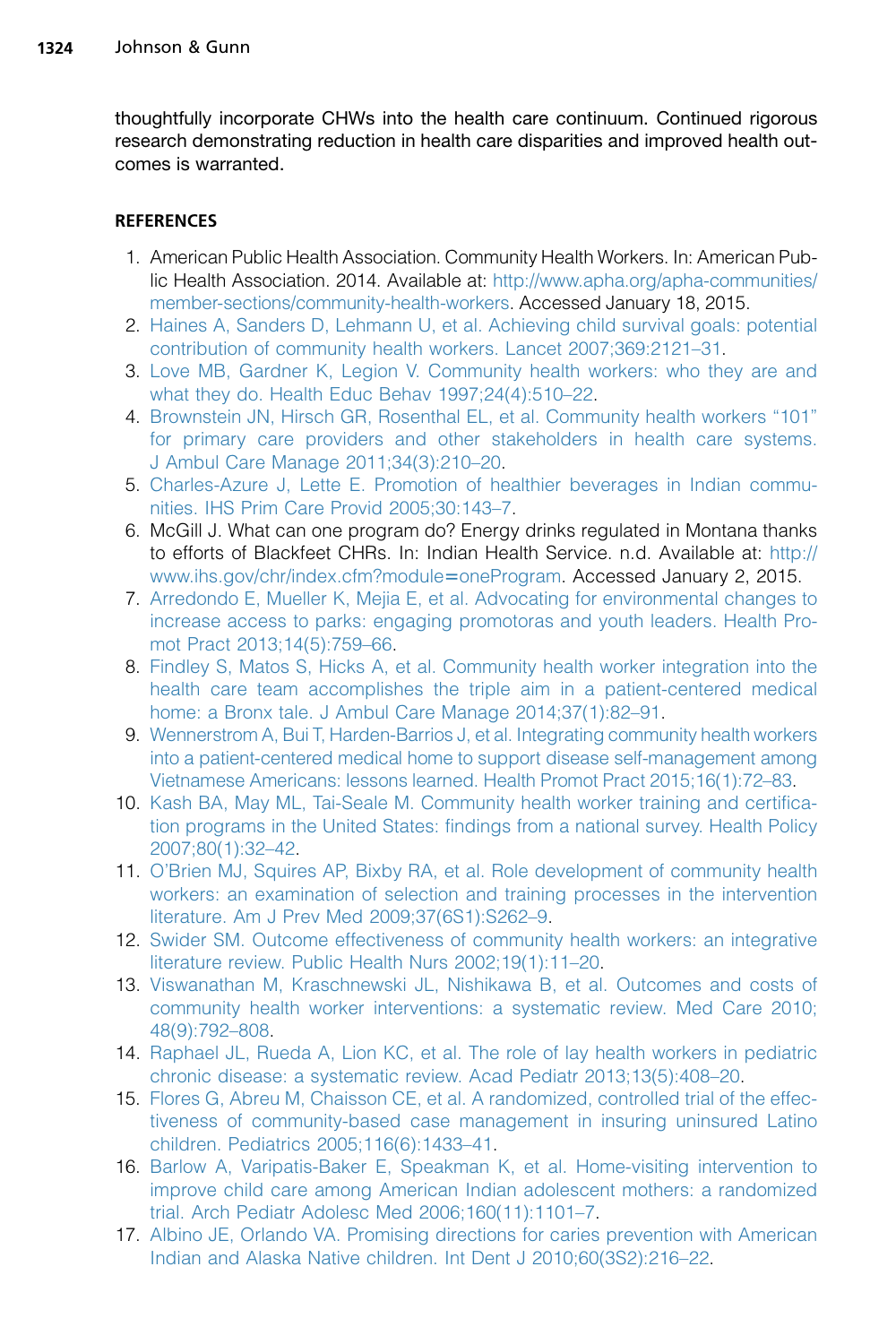- <span id="page-12-0"></span>18. [Lewin S, Munabi-Babigumira S, Glenton C, et al. Lay health workers in primary](http://refhub.elsevier.com/S0031-3955(15)00089-9/sref16) [and community health care for maternal and child health and the management](http://refhub.elsevier.com/S0031-3955(15)00089-9/sref16) [of infectious diseases. Cochrane Database Syst Rev 2010;\(3\):CD004015](http://refhub.elsevier.com/S0031-3955(15)00089-9/sref16).
- 19. [Glenton C, Colvin CJ, Carlsen B, et al. Barriers and facilitators to the implemen](http://refhub.elsevier.com/S0031-3955(15)00089-9/sref17)[tation of lay health worker programmes to improve access to maternal and child](http://refhub.elsevier.com/S0031-3955(15)00089-9/sref17) [health: qualitative evidence synthesis. Cochrane Database Syst Rev](http://refhub.elsevier.com/S0031-3955(15)00089-9/sref17) [2013;\(10\):CD010414](http://refhub.elsevier.com/S0031-3955(15)00089-9/sref17).
- 20. World Health Organization. Declaration of Alma-Ata International Conference on Primary Health Care, Alma-Ata, USSR, 6–12 September 1978. In: Primary Health Care. 2008. Available at: [http://www.who.int/publications/almaata\\_declaration\\_](http://www.who.int/publications/almaata_declaration_en.pdf?ua=1) [en.pdf?ua](http://www.who.int/publications/almaata_declaration_en.pdf?ua=1)=1. Accessed January 26, 2015.
- 21. U.S. Department of Health and Human Services. Community Health Worker National Workforce Study. In: Health Resources and Services Administration, Bureau of Health Professions. 2007. Available at: [http://bhpr.hrsa.gov/healthworkforce/](http://bhpr.hrsa.gov/healthworkforce/reports/chwstudy2007.pdf) [reports/chwstudy2007.pdf.](http://bhpr.hrsa.gov/healthworkforce/reports/chwstudy2007.pdf) Accessed December 3, 2014.
- 22. [Drain PK, Barry M. Global health: 50 years of U.S. embargo: Cuba's health con](http://refhub.elsevier.com/S0031-3955(15)00089-9/sref18)[sequences and lessons. Science 2010;328\(5978\):572–3](http://refhub.elsevier.com/S0031-3955(15)00089-9/sref18).
- 23. [Javanparast S, Baum F, Labonte R, et al. The experience of community health](http://refhub.elsevier.com/S0031-3955(15)00089-9/sref19) [workers training in Iran: a qualitative study. BMC Health Serv Res 2012;12:291.](http://refhub.elsevier.com/S0031-3955(15)00089-9/sref19)
- 24. Arizona Department of Health Services. Health Start Program. In: Office of Women's Health. Available at: [http://www.azdhs.gov/phs/owch/women/healthstart.htm.](http://www.azdhs.gov/phs/owch/women/healthstart.htm) Accessed January 21, 2015.
- 25. U.S. Government Publishing Office. Public Law 109-18-Patient Navigator Outreach and Chronic Disease Prevention Act of 2005. In: Public and Private Laws. 109th Congress. H.R. 1812. 2005. Available at: [http://www.gpo.gov/fdsys/pkg/PLAW-](http://www.gpo.gov/fdsys/pkg/PLAW-109publ18/pdf/PLAW-109publ18.pdf)[109publ18/pdf/PLAW-109publ18.pdf.](http://www.gpo.gov/fdsys/pkg/PLAW-109publ18/pdf/PLAW-109publ18.pdf) Accessed January 26, 2015.
- 26. U.S. Government Publishing Office. Public Law 111-148-Patient Protection and Affordable Care Act. In: Public and Private Laws. 111th Congress. H.R. 3590. 2010. Available at: [http://www.gpo.gov/fdsys/pkg/PLAW-111publ148/pdf/PLAW-](http://www.gpo.gov/fdsys/pkg/PLAW-111publ148/pdf/PLAW-111publ148.pdf)[111publ148.pdf](http://www.gpo.gov/fdsys/pkg/PLAW-111publ148/pdf/PLAW-111publ148.pdf). Accessed January 26, 2015.
- 27. [Islam N, Nadkarni SK, Zahn D, et al. Integrating community health workers within](http://refhub.elsevier.com/S0031-3955(15)00089-9/sref20) [patient protection and Affordable Care Act implementation. J Public Health](http://refhub.elsevier.com/S0031-3955(15)00089-9/sref20) [Manag Pract 2015;21\(1\):42–50](http://refhub.elsevier.com/S0031-3955(15)00089-9/sref20).
- 28. United States Department of Labor. Occupational employment and wages, May 2013: 21–1094 Community Health Workers. In: Bureau of Labor Statistics. 2014. Available at: <http://www.bls.gov/oes/current/oes211094.htm>. Accessed January 21, 2015.
- 29. [Rosenthal EL, Wiggins N, Ingram M, et al. Community health workers then and](http://refhub.elsevier.com/S0031-3955(15)00089-9/sref21) [now: an overview of national studies aimed at defining the field. J Ambul Care](http://refhub.elsevier.com/S0031-3955(15)00089-9/sref21) [Manage 2011;34\(3\):247–59](http://refhub.elsevier.com/S0031-3955(15)00089-9/sref21).
- 30. [Bellini LM, Shea JA. Mood change and empathy decline persist during three](http://refhub.elsevier.com/S0031-3955(15)00089-9/sref22) [years of internal medicine training. Acad Med 2005;80\(2\):164–7.](http://refhub.elsevier.com/S0031-3955(15)00089-9/sref22)
- 31. [Hojat M, Mangione S, Nasca TJ, et al. An empirical study of decline in empathy in](http://refhub.elsevier.com/S0031-3955(15)00089-9/sref23) [medical school. Med Educ 2004;38\(9\):934–41.](http://refhub.elsevier.com/S0031-3955(15)00089-9/sref23)
- 32. [Institute of Medicine. Unequal treatment: confronting racial and ethnic disparities](http://refhub.elsevier.com/S0031-3955(15)00089-9/sref24) [in health care. Washington, DC: The National Academies Press; 2003](http://refhub.elsevier.com/S0031-3955(15)00089-9/sref24).
- 33. [Ingram M, Reinschmidt KM, Schachter KA, et al. Establishing a professional pro](http://refhub.elsevier.com/S0031-3955(15)00089-9/sref25)[file of community health workers: results from a national study of roles, activities](http://refhub.elsevier.com/S0031-3955(15)00089-9/sref25) [and training. J Community Health 2012;37\(2\):529–37.](http://refhub.elsevier.com/S0031-3955(15)00089-9/sref25)
- 34. [Freeman HP, Rodriguez RL. History and principles of patient navigation. Cancer](http://refhub.elsevier.com/S0031-3955(15)00089-9/sref26) [2011;117:3537–40.](http://refhub.elsevier.com/S0031-3955(15)00089-9/sref26)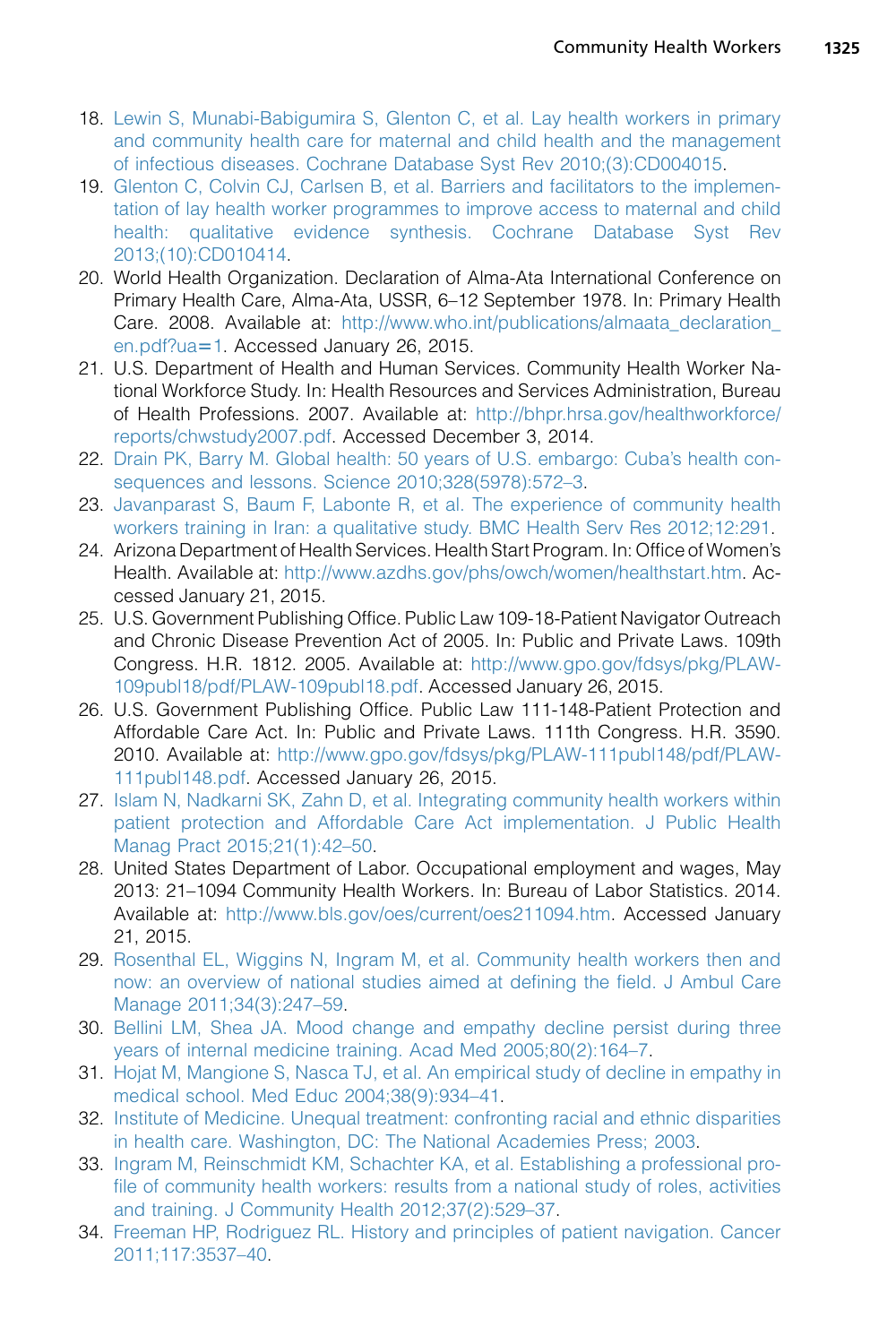- <span id="page-13-0"></span>35. [Szilagyi PG, Humiston SG, Gallivan S, et al. Effectiveness of a citywide patient](http://refhub.elsevier.com/S0031-3955(15)00089-9/sref27) [immunization navigator program on improving adolescent immunizations and](http://refhub.elsevier.com/S0031-3955(15)00089-9/sref27) [preventive care visit rates. Arch Pediatr Adolesc Med 2011;165\(6\):547–53](http://refhub.elsevier.com/S0031-3955(15)00089-9/sref27).
- 36. [Hambidge SJ, Phibbs SL, Chandramouli V, et al. A stepped intervention in](http://refhub.elsevier.com/S0031-3955(15)00089-9/sref28)[creases well-child care and immunization rates in a disadvantaged population.](http://refhub.elsevier.com/S0031-3955(15)00089-9/sref28) [Pediatrics 2009;124\(2\):455–64.](http://refhub.elsevier.com/S0031-3955(15)00089-9/sref28)
- 37. [Schuster MA, Wood DL, Duan N, et al. Utilization of well-child care services for](http://refhub.elsevier.com/S0031-3955(15)00089-9/sref29) [African-American infants in a low-income community: results of a randomized,](http://refhub.elsevier.com/S0031-3955(15)00089-9/sref29) [controlled case management/home visitation intervention. Pediatrics 1998;](http://refhub.elsevier.com/S0031-3955(15)00089-9/sref29) [101\(6\):999–1005.](http://refhub.elsevier.com/S0031-3955(15)00089-9/sref29)
- 38. [Coker TR, Windon A, Moreno C, et al. Well-child care clinical practice redesign](http://refhub.elsevier.com/S0031-3955(15)00089-9/sref30) [for young children: a systematic review of strategies and tools. Pediatrics](http://refhub.elsevier.com/S0031-3955(15)00089-9/sref30) [2013;131\(S1\):S5–25](http://refhub.elsevier.com/S0031-3955(15)00089-9/sref30).
- 39. [Farber ML. Parent mentoring and child anticipatory guidance with Latino and Af](http://refhub.elsevier.com/S0031-3955(15)00089-9/sref31)[rican American families. Health Soc Work 2009;34\(3\):179–89](http://refhub.elsevier.com/S0031-3955(15)00089-9/sref31).
- 40. [Brown JD, Wissow LS, Cook BL, et al. Mental health communications skills](http://refhub.elsevier.com/S0031-3955(15)00089-9/sref32) [training for medical assistants in pediatric primary care. J Behav Health Serv](http://refhub.elsevier.com/S0031-3955(15)00089-9/sref32) [Res 2013;40\(1\):20–35.](http://refhub.elsevier.com/S0031-3955(15)00089-9/sref32)
- 41. [Wissow LS, Gadomski A, Roter D, et al. Improving child and parent mental health](http://refhub.elsevier.com/S0031-3955(15)00089-9/sref33) [in primary care: a cluster-randomized trial of communication skills training. Pedi](http://refhub.elsevier.com/S0031-3955(15)00089-9/sref33)[atrics 2008;121\(2\):266–75](http://refhub.elsevier.com/S0031-3955(15)00089-9/sref33).
- 42. [Waitzkin H, Getrich C, Heying S, et al. Promotoras as mental health practitioners](http://refhub.elsevier.com/S0031-3955(15)00089-9/sref34) [in primary care: a multi-method study of an intervention to address contextual](http://refhub.elsevier.com/S0031-3955(15)00089-9/sref34) [sources of depression. J Community Health 2001;36\(2\):316–31.](http://refhub.elsevier.com/S0031-3955(15)00089-9/sref34)
- 43. [Getrich C, Heying S, Willging C, et al. An ethnography of clinic "noise" in a](http://refhub.elsevier.com/S0031-3955(15)00089-9/sref35) [community-based, promotora-centered mental health intervention. Soc Sci Med](http://refhub.elsevier.com/S0031-3955(15)00089-9/sref35) [2007;65\(2\):319–30](http://refhub.elsevier.com/S0031-3955(15)00089-9/sref35).
- 44. [Postma J, Karr C, Kieckhefer G. Community health workers and environmental inter](http://refhub.elsevier.com/S0031-3955(15)00089-9/sref36)[ventions for children with asthma: a systematic review. J Asthma 2009;46\(6\):564–76.](http://refhub.elsevier.com/S0031-3955(15)00089-9/sref36)
- 45. [Krieger J, Takaro TK, Song L, et al. A randomized controlled trial of asthma self](http://refhub.elsevier.com/S0031-3955(15)00089-9/sref37)[management support comparing clinic-based nurses and in-home community](http://refhub.elsevier.com/S0031-3955(15)00089-9/sref37) [health workers: the Seattle-King County Healthy Homes II Project. Arch Pediatr](http://refhub.elsevier.com/S0031-3955(15)00089-9/sref37) [Adolesc Med 2009;163\(2\):141–9.](http://refhub.elsevier.com/S0031-3955(15)00089-9/sref37)
- 46. [Margellos-Anast H, Gutierrez MA, Whitman S. Improving asthma management](http://refhub.elsevier.com/S0031-3955(15)00089-9/sref38) [among African American children via a community health worker model: findings](http://refhub.elsevier.com/S0031-3955(15)00089-9/sref38) [from a Chicago-based pilot intervention. J Asthma 2012;49\(4\):380–9](http://refhub.elsevier.com/S0031-3955(15)00089-9/sref38).
- 47. [Martinez J, Ro M, Villa NW, et al. Transforming the delivery of care in the post](http://refhub.elsevier.com/S0031-3955(15)00089-9/sref39)[health reform era: what role will community health workers play? Am J Public](http://refhub.elsevier.com/S0031-3955(15)00089-9/sref39) [Health 2011;101\(12\):e1–5.](http://refhub.elsevier.com/S0031-3955(15)00089-9/sref39)
- 48. Patient Centered Primary Care Collaborative. Joint Principles of the Patient-Centered Medical Home. 2007. Available at: [http://www.pcpcc.net/joint](http://www.pcpcc.net/joint-principles)[principles.](http://www.pcpcc.net/joint-principles) Accessed December 8, 2014.
- 49. U.S. Department of Health and Human Services. Defining the Patient Centered Medical Home. In: Agency for Healthcare Research and Quality. n.d. Available at: [http://pcmh.ahrq.gov/page/defining-pcmh.](http://pcmh.ahrq.gov/page/defining-pcmh) Accessed December 8, 2014.
- 50. American Academy of Pediatrics. Family-Centered Medical Home Overview. In: National Center for Medical Home Implementation. n.d. Available at: [http://](http://medicalhomeinfo.org/about/medical_home/) [medicalhomeinfo.org/about/medical\\_home/.](http://medicalhomeinfo.org/about/medical_home/) Accessed December 8, 2014.
- 51. [Meurer LN, Young SA, Meurer JR, et al. The urban and community health](http://refhub.elsevier.com/S0031-3955(15)00089-9/sref40) [pathway: preparing socially responsive physicians through community](http://refhub.elsevier.com/S0031-3955(15)00089-9/sref40)[engaged learning. Am J Prev Med 2011;41\(4S3\):S228–36.](http://refhub.elsevier.com/S0031-3955(15)00089-9/sref40)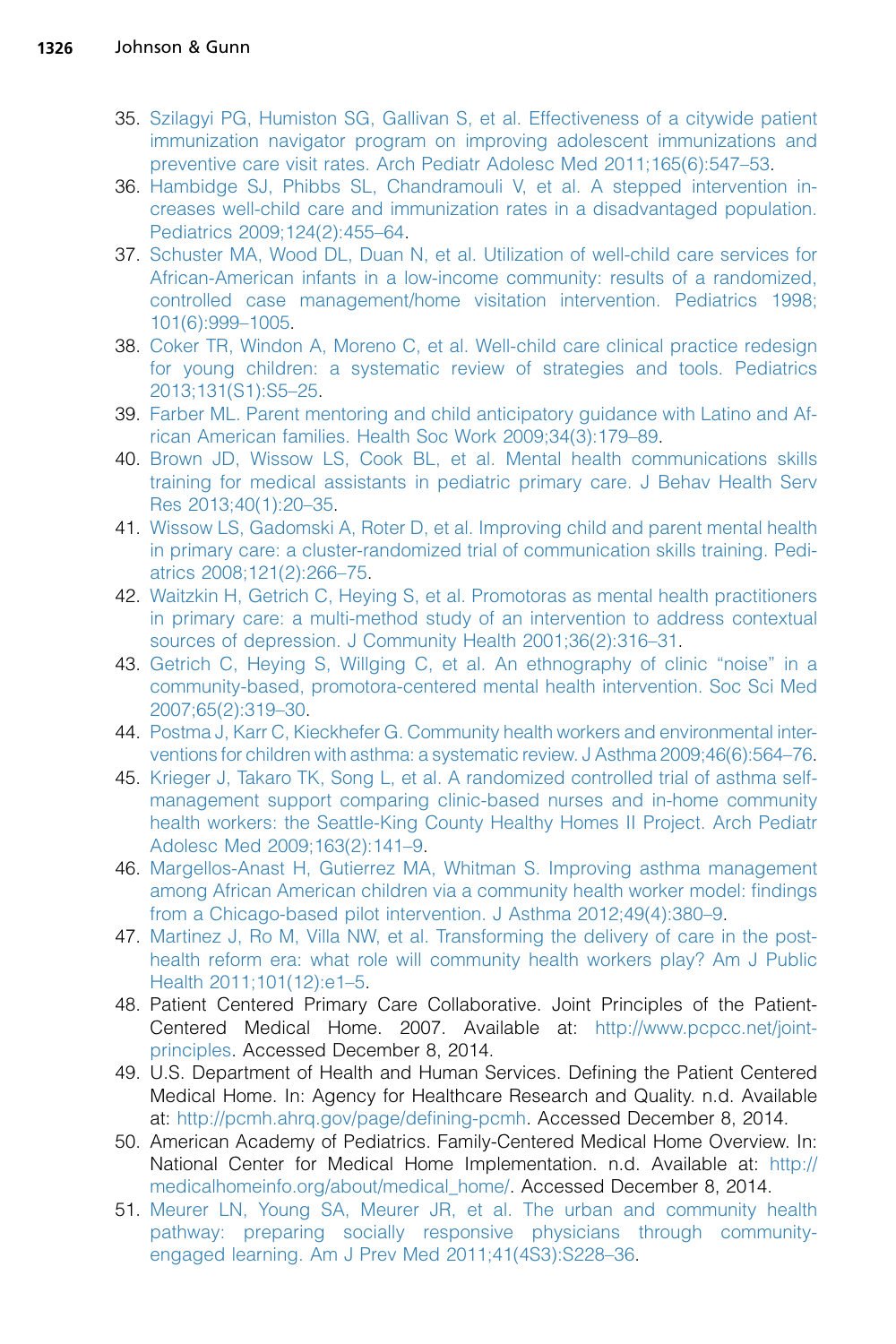- <span id="page-14-0"></span>52. [Enard KR, Ganelin DM. Reducing preventable emergency department utilization](http://refhub.elsevier.com/S0031-3955(15)00089-9/sref41) [and costs by using community health workers as patient navigators. J Healthc](http://refhub.elsevier.com/S0031-3955(15)00089-9/sref41) [Manag 2013;58\(6\):412–28](http://refhub.elsevier.com/S0031-3955(15)00089-9/sref41).
- 53. [Whitley EM, Everhart RM, Wright RA. Measuring return on investment for outreach](http://refhub.elsevier.com/S0031-3955(15)00089-9/sref42) [by community health workers. J Health Care Poor Underserved 2006;](http://refhub.elsevier.com/S0031-3955(15)00089-9/sref42) [17\(1 Suppl\):6–15.](http://refhub.elsevier.com/S0031-3955(15)00089-9/sref42)
- 54. [Gilmer TP, Rose S, Valentine WJ, et al. Cost-effectiveness of diabetes care man](http://refhub.elsevier.com/S0031-3955(15)00089-9/sref43)[agement for low-income populations. Health Serv Res 2007;42\(5\):1943–59](http://refhub.elsevier.com/S0031-3955(15)00089-9/sref43).
- 55. [Prinja S, Jeet G, Verma R, et al. Economic analysis of delivering primary health](http://refhub.elsevier.com/S0031-3955(15)00089-9/sref44) [care services through community health workers in 3 North Indian states. PLos](http://refhub.elsevier.com/S0031-3955(15)00089-9/sref44) [One 2014;9\(3\):e91781](http://refhub.elsevier.com/S0031-3955(15)00089-9/sref44).
- 56. [Gaziano TA, Bertram M, Tollman SM, et al. Hypertension education and adher](http://refhub.elsevier.com/S0031-3955(15)00089-9/sref45)[ence in South Africa: a cost-effectiveness analysis of community health workers.](http://refhub.elsevier.com/S0031-3955(15)00089-9/sref45) [BMC Public Health 2014;14:240.](http://refhub.elsevier.com/S0031-3955(15)00089-9/sref45)
- 57. [Krieger JW, Takaro TK, Song L, et al. The Seattle-King County Healthy Homes](http://refhub.elsevier.com/S0031-3955(15)00089-9/sref46) [Project: a randomized, controlled trial of a community health worker intervention](http://refhub.elsevier.com/S0031-3955(15)00089-9/sref46) [to decrease exposure to indoor asthma triggers. Am J Public Health 2005;95\(4\):](http://refhub.elsevier.com/S0031-3955(15)00089-9/sref46) [652–9](http://refhub.elsevier.com/S0031-3955(15)00089-9/sref46).
- 58. [Bryant-Stephens T, Kurian C, Guo R, et al. Impact of a household environmental](http://refhub.elsevier.com/S0031-3955(15)00089-9/sref47) [intervention delivered by lay health workers on asthma symptom control in](http://refhub.elsevier.com/S0031-3955(15)00089-9/sref47) [urban, disadvantaged children with asthma. Am J Public Health 2009;99\(S3\):](http://refhub.elsevier.com/S0031-3955(15)00089-9/sref47) [S657–65.](http://refhub.elsevier.com/S0031-3955(15)00089-9/sref47)
- 59. [Primomo J, Johnston S, DiBiase F, et al. Evaluation of a community-based](http://refhub.elsevier.com/S0031-3955(15)00089-9/sref48) [outreach worker program for children with asthma. Public Health Nurs 2006;](http://refhub.elsevier.com/S0031-3955(15)00089-9/sref48) [23\(3\):234–41](http://refhub.elsevier.com/S0031-3955(15)00089-9/sref48).
- 60. [Bhaumik U, Norris K, Charron G, et al. A cost analysis for a community-based](http://refhub.elsevier.com/S0031-3955(15)00089-9/sref49) [case management intervention program for pediatric asthma. J Asthma 2013;](http://refhub.elsevier.com/S0031-3955(15)00089-9/sref49) [50\(3\):310–7](http://refhub.elsevier.com/S0031-3955(15)00089-9/sref49).
- 61. [Woods ER, Bhaumik U, Sommer SJ, et al. Community asthma initiative: evaluation](http://refhub.elsevier.com/S0031-3955(15)00089-9/sref50) [of a quality improvement program for comprehensive asthma care. Pediatrics](http://refhub.elsevier.com/S0031-3955(15)00089-9/sref50) [2012;129\(3\):465–72.](http://refhub.elsevier.com/S0031-3955(15)00089-9/sref50)
- 62. [Nurmagambetov TA, Barnett SB, Jacob V, et al. Economic value of home-based,](http://refhub.elsevier.com/S0031-3955(15)00089-9/sref51) [multi-trigger, multicomponent interventions with an environmental focus for](http://refhub.elsevier.com/S0031-3955(15)00089-9/sref51) [reducing asthma morbidity a community guide systematic review. Am J Prev](http://refhub.elsevier.com/S0031-3955(15)00089-9/sref51) [Med 2011;41\(2S1\):S33–47.](http://refhub.elsevier.com/S0031-3955(15)00089-9/sref51)
- 63. [McGinnis JM, Foege WH. Actual causes of death in the United States. JAMA](http://refhub.elsevier.com/S0031-3955(15)00089-9/sref52) [1993;270\(18\):2207–12.](http://refhub.elsevier.com/S0031-3955(15)00089-9/sref52)
- 64. [McGinnis JM, Williams-Russo P, Knickman JR. The case for more active policy](http://refhub.elsevier.com/S0031-3955(15)00089-9/sref53) [attention to health promotion. Health Aff \(Millwood\) 2002;21\(2\):78–93](http://refhub.elsevier.com/S0031-3955(15)00089-9/sref53).
- 65. [Goepp JG, Chin NP, Massad J, et al. Pediatric emergency department outreach:](http://refhub.elsevier.com/S0031-3955(15)00089-9/sref54) [solving medical problems or revealing community solutions? J Health Care Poor](http://refhub.elsevier.com/S0031-3955(15)00089-9/sref54) [Underserved 2004;15\(4\):522–9.](http://refhub.elsevier.com/S0031-3955(15)00089-9/sref54)
- 66. Parekh A. Clinical-community linkages: a step towards better health. In: U.S. Department of Health and Human Services. 2013. Available at: [http://obgyn.](http://obgyn.bsd.uchicago.edu/FacultyResearch/Lindaulab/hhs%20blog%20post%20(2).pdf) [bsd.uchicago.edu/FacultyResearch/Lindaulab/hhs%20blog%20post%20\(2\).pdf.](http://obgyn.bsd.uchicago.edu/FacultyResearch/Lindaulab/hhs%20blog%20post%20(2).pdf) Accessed January 17, 2015.
- 67. [Prochaska JO. Systems of psychotherapy: a transtheoretical analysis. 2nd edi](http://refhub.elsevier.com/S0031-3955(15)00089-9/sref55)[tion. Pacific Grove \(CA\): Brooks-Cole; 1984 \(Originally published 1979\)](http://refhub.elsevier.com/S0031-3955(15)00089-9/sref55).
- 68. [Bandura A. Social learning theory. Englewood Cliffs \(NJ\): Prentice Hall; 1977.](http://refhub.elsevier.com/S0031-3955(15)00089-9/sref56)
- 69. [Rosenstock IM, Strecher VJ, Becker MH. Social Learning Theory and the Health](http://refhub.elsevier.com/S0031-3955(15)00089-9/sref57) [Belief Model. Health Educ Q 1988;15\(2\):175–83.](http://refhub.elsevier.com/S0031-3955(15)00089-9/sref57)